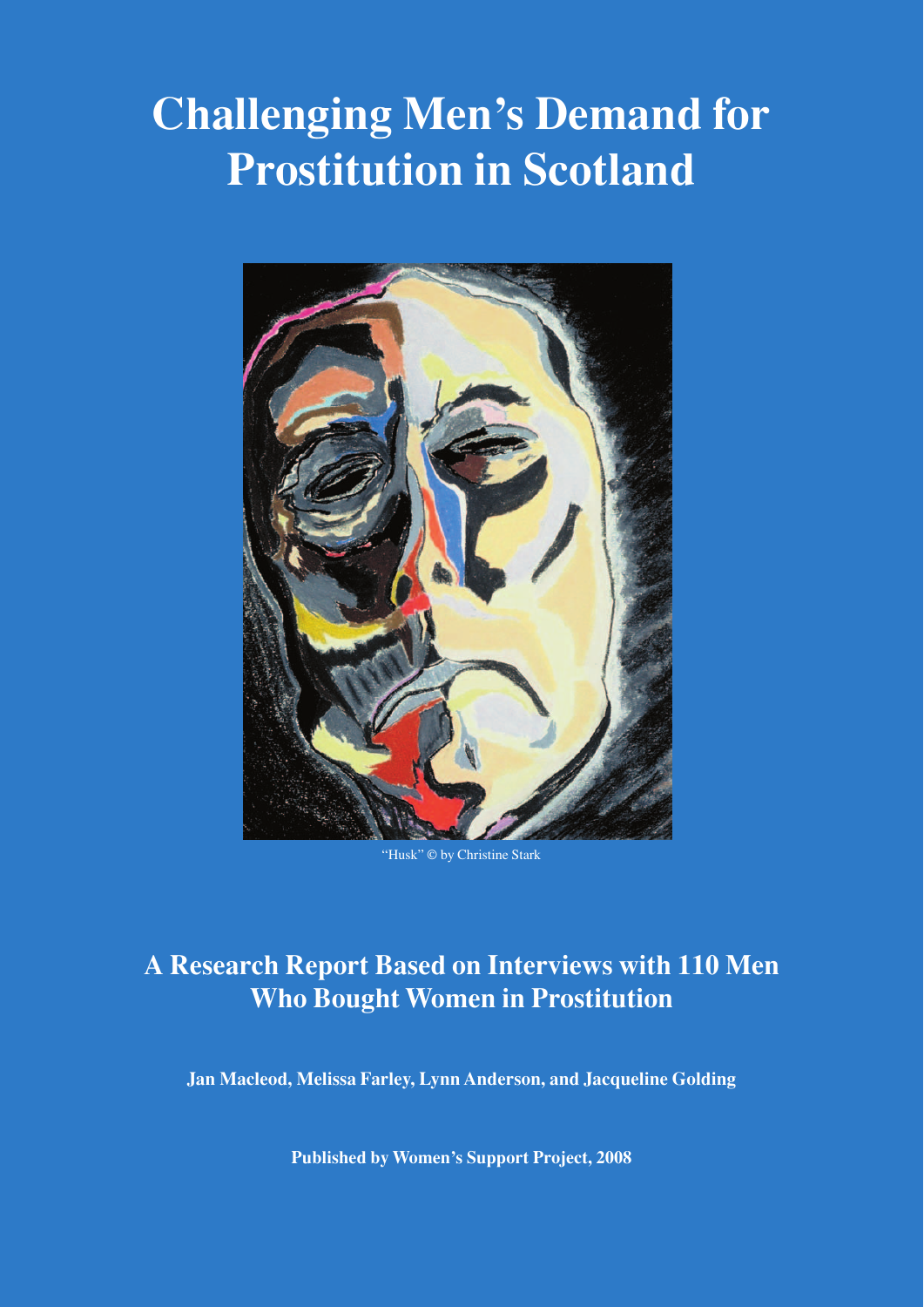# **Acknowledgments**

Thanks to Christine Stark for permission to use her artwork on the front cover. 'Husk' is a man's face over a prostituted woman, from her perspective. Christine Stark is a feminist writer, artist, speaker and activist of American Indian and European ancestry, who has spoken out on issues of rape, race, poverty, homelessness, prostitution and pornography. She is a survivor of incest and of a racist prostitution and pornography ring.

The authors would like to thank the many individuals who contributed to and supported this important and challenging research project: those people who assisted with recruiting interviewees, the research interviewers and their supporters, those who inputted data, representatives of funding bodies, and the staff and Directors of Prostitution Research and Education and Women's Support Project.

Challenging Men's Demand for Prostitution in Scotland A Research Report Based on Interviews with 110 Men Who Bought Women in Prostitution

Copyright: Women's Support Project & Prostitution Research and Education

ISBN: 978-0-9558976-0-3

Published in the UK by the Women's Support Project, 28th April 2008 Women's Support Project 31 Stockwell Street Glasgow Scotland G1 4RZ

Tel: 0141 552 2221 Fax: 0141 552 1876 Email: wsproject@btconnect.com Website: womenssupportproject.co.uk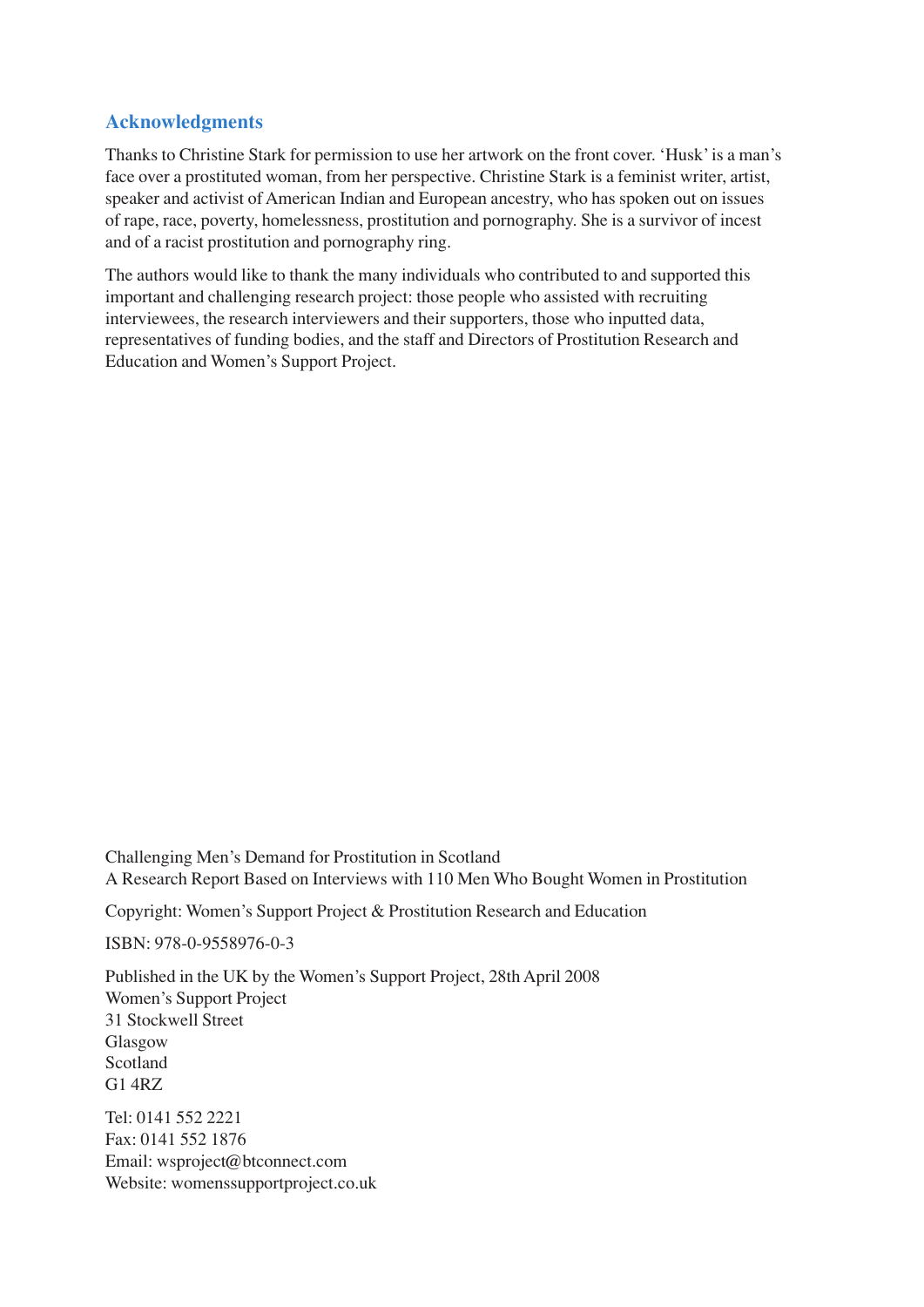# **Challenging Men's Demand for Prostitution in Scotland**

**A Research Report Based on Interviews with 110 Men Who Bought Women in Prostitution**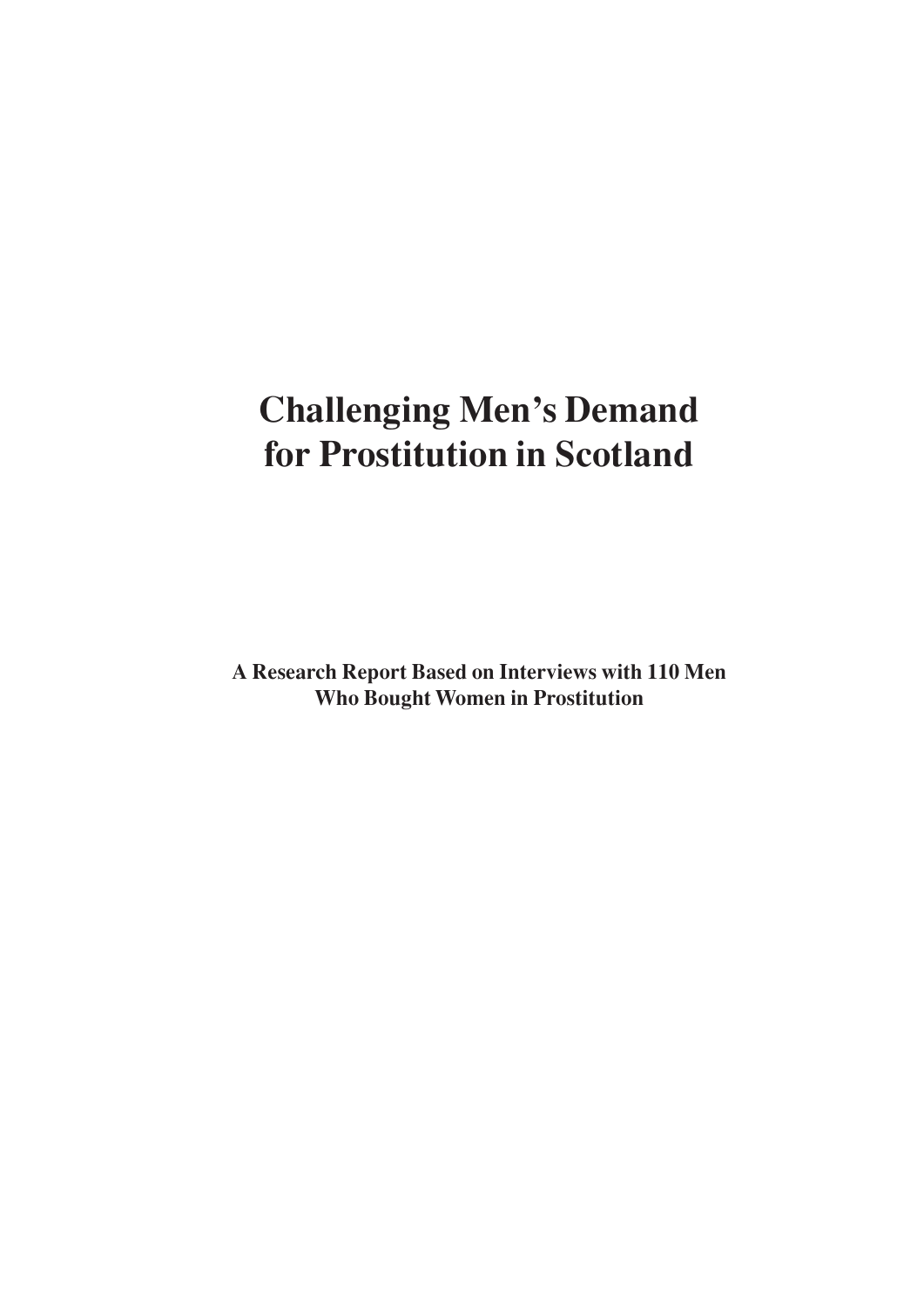# **Contents**

| <b>Questionnaires, Methods of Recruiting Punters,</b>                             |   |
|-----------------------------------------------------------------------------------|---|
|                                                                                   |   |
|                                                                                   |   |
|                                                                                   |   |
|                                                                                   | 8 |
|                                                                                   |   |
|                                                                                   |   |
|                                                                                   |   |
|                                                                                   |   |
|                                                                                   | 9 |
|                                                                                   |   |
|                                                                                   |   |
|                                                                                   |   |
|                                                                                   |   |
|                                                                                   |   |
|                                                                                   |   |
| Table 3. Indoor Locations Where 110 Punters in Scotland Purchased Sex  11         |   |
|                                                                                   |   |
|                                                                                   |   |
| Table 4. Countries Outside Scotland where 110 Punters Purchased Sex  13           |   |
| Rape Myth Acceptance, Frequency of Use of Women in Prostitution, and              |   |
| Use of Sexually Coercive Behaviours Against Nonprostituting Women  14             |   |
|                                                                                   |   |
| Effects of Prostitution on Punters' Relationships with Non-prostituting Women  15 |   |
|                                                                                   |   |
| Lack of Emotional Connection and Lack of Empathy for Women in Prostitution  16    |   |
| Table 5. Punters' Attribution of Feelings to Women During Prostitution            |   |
| Table 6. Punters' Descriptions of Their Own Feelings Before and                   |   |
|                                                                                   |   |
| Justification for Prostitution on the Basis of Men's Asserted Need for Constant   |   |
|                                                                                   |   |
|                                                                                   |   |
|                                                                                   |   |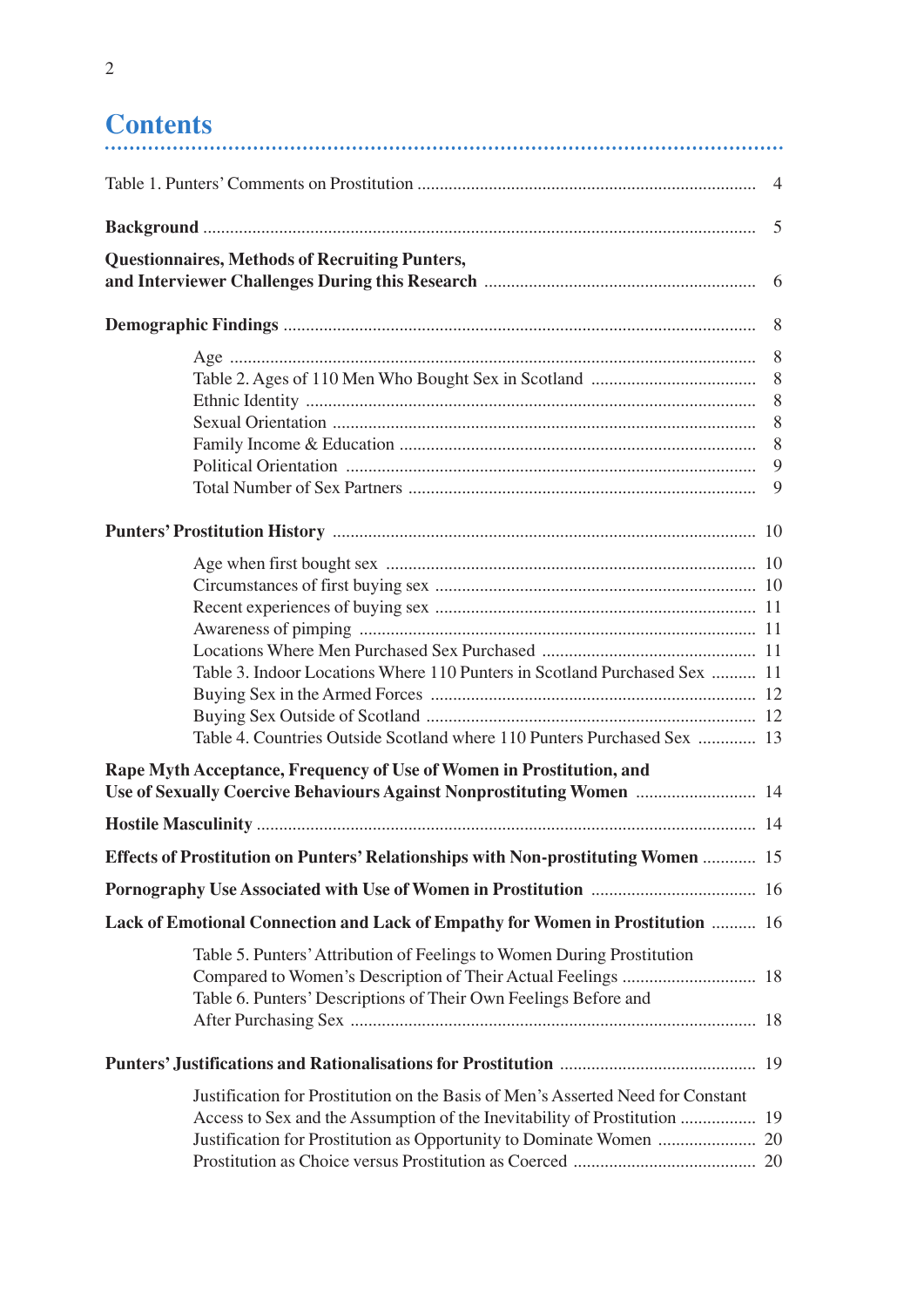| Prostitution Justified because Punters Declare that Prostitutes are        |  |
|----------------------------------------------------------------------------|--|
|                                                                            |  |
|                                                                            |  |
| <b>Responses to</b>                                                        |  |
|                                                                            |  |
|                                                                            |  |
|                                                                            |  |
|                                                                            |  |
| Classifying Prostitution as a Sexual Offence and Other Public Exposure  27 |  |
|                                                                            |  |
|                                                                            |  |
|                                                                            |  |
|                                                                            |  |
|                                                                            |  |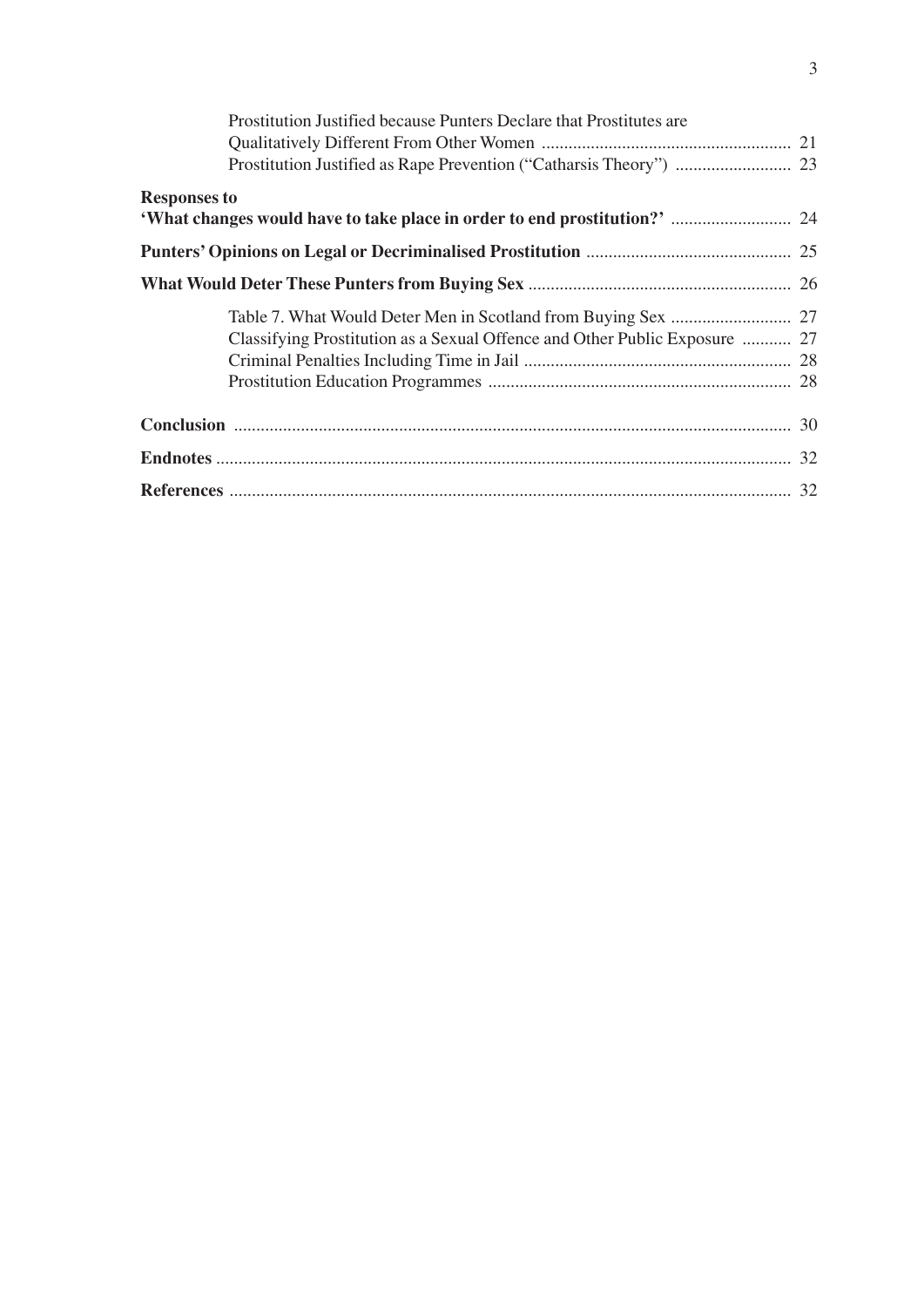**Table 1. Punters'\* Comments on Prostitution, Glasgow and Edinburgh, 2006/07**

*"It's like if you're very hungry you're not bothered with where you buy food. So if you want sex are you that bothered with where you get it?"*

*"Prostitution is there because men are looking for it."*

*"There will never be an end to it because if men are looking for sex then someone is going to provide it."*

*"Nothing is going to deter me from masturbation and prostitution is an extension of that."*

*"If a guy wants his hole, go and get it done with, get it out your system."*

*"Prostitution is just like emptying yer baws".*

*"They know what they're there for. You get what you pay for without the 'no.'"*

*"It depends on if the woman has track marks on her vagina. That's a real turn off.*

*"Part of my regret is my lack of certainty that the woman wants to do it."*

*"I wouldn't encourage prostitution – it's someone's mother or daughter. It's an empty experience. It sounds enjoyable at the beginning but it's just horrible, degrading."*

\* Punter is a word commonly used in Scotland to refer to men who buy women in prostitution.

#### **The alternative perspective of a woman in prostitution**

Every day I was witness to the worst of men. Their carelessness and grand entitlement. The way they can so profoundly disconnect from what it is they're having sex with, the way they think they own the world, watch them purchase a female. I was witness to their deep delusions. Spoiled babies all of them, and so many of them called [telephoned] prostitutes. I thought, maybe all men called prostitutes. It was a terrible thought, but really, what did I care. There was a system in place that was older and stronger than I could begin to imagine. Who was I? I was just a girl. What was I going to do about it? If I had any power I would make it so that nobody was ever bought or sold or rented … Michelle Tea, 2004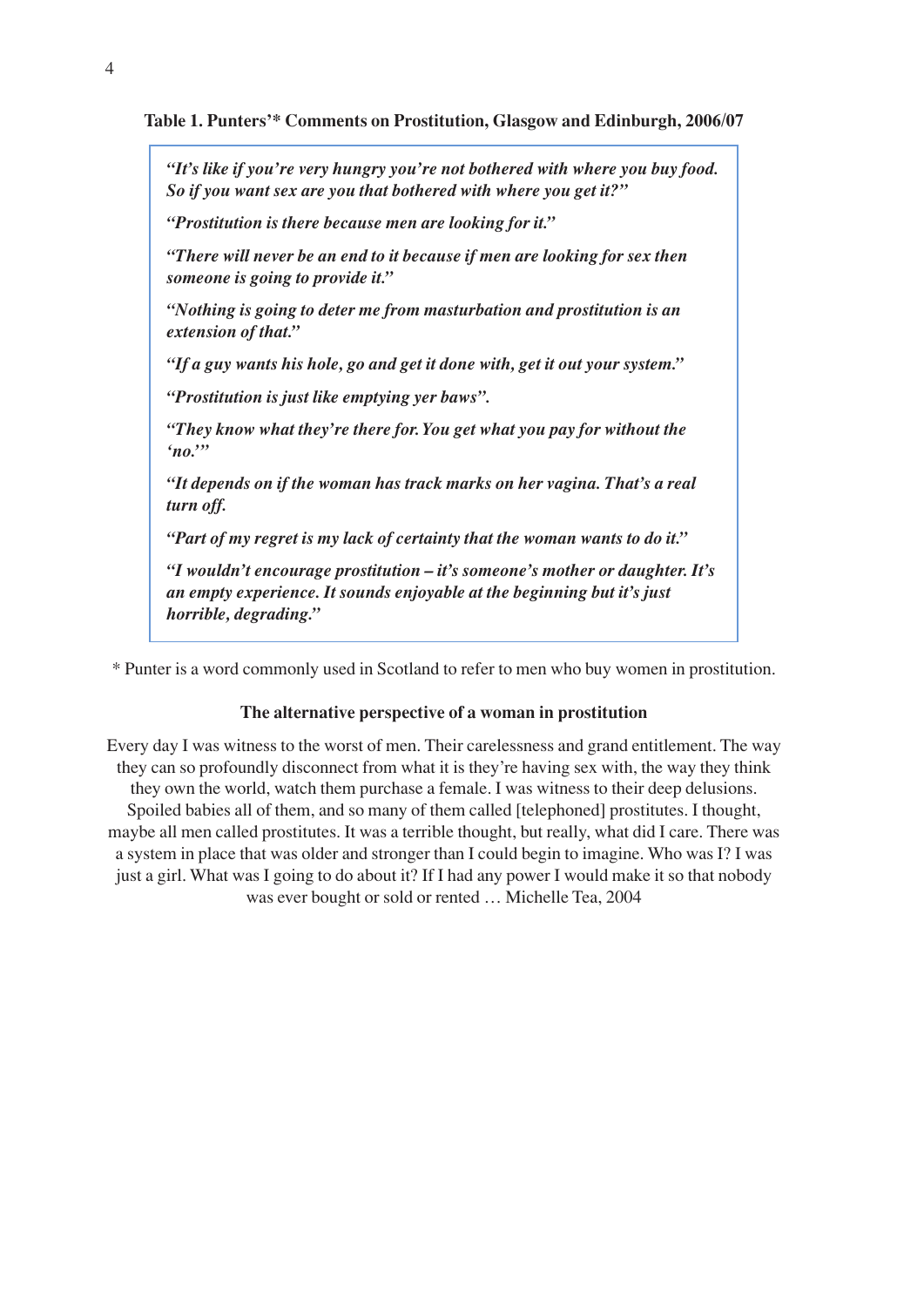# **Background**

Public awareness of prostitution as a human rights issue has grown in recent years, along with an understanding of the harm resulting from sexual exploitation as commercial enterprise. There is also recognition of the need to understand prostitution in its cultural contexts, and the need to understand the social structures and the psychological articulation of misogyny that stimulates and sustains prostitution as a social institution.

The authors of this research report realise that although it is essential to address the urgent mental and physical needs of women and children during prostitution and after their escape, it is also imperative to address men's demand for prostitution which is at the root of the problem. Acceptance of prostitution is one of a cluster of harmful attitudes that encourage and justify violence against women. Violent behaviours against women have been associated with attitudes that promote men's belief that they are entitled to sexual access to women, that they are superior to women, and that they are licensed as sexual aggressors. Men who use women in prostitution strongly endorse such attitudes toward women (Cotton et al., 2002, Farley et al., 1998).

There has been considerable debate in Scotland on how best to address prostitution and other commercial sexual exploitation, including what is euphemistically termed adult entertainment. The Routes Out of Prostitution Partnership and other projects that have challenged prostitution in Glasgow in the past decade have been informed by an understanding of prostitution as commercial sexual exploitation and as a form of violence against women. Prevention of prostitution is a key aim of this work. The findings of this research will contribute to an understanding of and strategies for challenging men's demand for prostitution.

The Women's Support Project (WSP) is a Scottish non-governmental organisation working against male violence. The work of WSP is informed by a feminist analysis of male violence and an understanding of the links and overlaps between different forms of violence, discrimination and oppression. The Women's Support Project aims to raise awareness of the extent and effects of violence against women and children, and to support those affected by violence. The goals of WSP have been educating the community about the links between different forms of male violence and promoting an interagency response to the abuse of women and children.

Prostitution Research & Education (PRE) is a U.S. non-governmental organisation which has researched and documented the harms resulting from prostitution. In 2005 PRE embarked on an international study of men who use women in prostitution aimed at developing culturally relevant programmes to prevent prostitution. This research report on men's demand for prostitution in Scotland is the first of a number of reports that will be produced from other locations where PRE has conducted similar interviews with partner organisations, including India, England, U.S., Spain, and Cambodia.

Funding for this Scottish study was secured from Greater Glasgow & Clyde NHS Health Board, Scottish Government Equality Unit, Community Regeneration Fund (via Routes Out of Prostitution Partnership), and Glasgow City Council. The Women's Support Project contributed resources and staff time, and Prostitution Research & Education contributed funding and staff time.

Melissa Farley of PRE and Jan Macleod of WSP together initiated this research project. The study was managed by WSP, and Lynn Anderson from the Scottish Coalition Against Sexual Exploitation coordinated advertising and interviewing. Melissa Farley provided the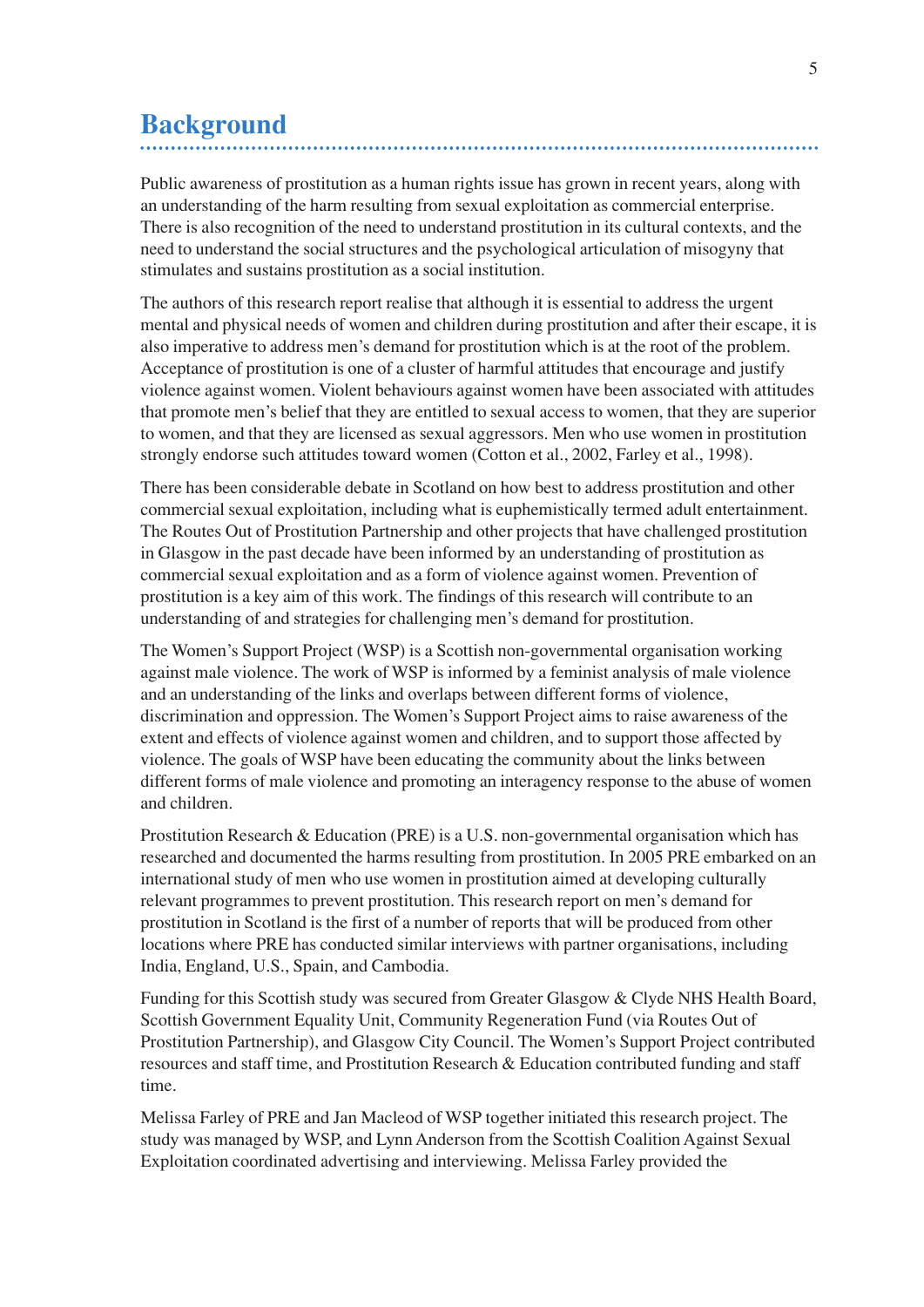questionnaires, trained interviewers, reviewed the social science literature, and consulted with Lynn Anderson and Jan Macleod throughout the data collection and analysis. Jacqueline Golding oversaw the database and conducted statistical analyses. Interviewers were Lynn Anderson, Janette de Haan, Rachel Durchslag, Melissa Farley, Catherine Harper, Jan Macleod, Georgie McConnell, and Stuart Minnis.

# **Questionnaires, Methods of Recruiting Punters, and Interviewer Challenges during this Research**

The questionnaires used in this research were gradually developed over five years. Experts in sexual violence, including survivors of prostitution, reviewed and contributed to the semistructured interview questions used here. The questionnaires were designed to advance our knowledge of buyers' perceptions of women generally, and their attitudes toward prostituted women in particular. Standardised and validated questionnaires yielded both quantitative and qualitative data from the interviews. Questionnaires included a 100-item questionnaire that asked about buyers' attitudes toward prostitution, acceptance of rape myths, sexual behaviours and condom use, pornography use, commission of sexually coercive behaviour toward prostitute and non-prostitute partners, likelihood-to-rape, and demographics. A second questionnaire asked 34 questions about hostile masculinity. Permission to use this questionnaire was generously granted to this research project by Dr. Neil Malamuth. Interviewers also used a 64-item structured interview to obtain quantitative and qualitative data which included the men's history of using women in prostitution, what they looked for when they bought sex, their evaluations and perceptions of women in prostitution, pimp-prostitute relationships, first use of women in prostitution, and how they discussed prostitution with their friends, among others.

We used a range of approaches to recruit interviewees. We distributed flyers among taxi drivers and at sauna establishments where prostitution is common. We distributed cards describing the research in Glasgow city centre. We used a snowball recruitment technique, asking employees who might encounter punters at health clinics or university networks to tell other men about the research. These methods resulted in only a few interviews.

The majority of our interviewees responded to newspaper advertising. We received a total of 376 phone calls from men interested in the research, many of whom assumed that we were offering to sell sex. 173 men scheduled interviews and 110 interviews were completed.

Some newspapers were apprehensive about whether or not they were advertising prostitution by publishing the advertisement for this research. For example the Scottish Sun refused to publish our advertisement, stating that the word 'prostitute' might offend their readers.

# **PROSTITUTION** RESEARCH & EDUCATION

# **EVER BEEN A CLIENT OF A PROSTITUTE?**

International research team would like to hear your views

An interview fee will be paid Confidentiality guaranteed (Telephone number)

The interviews lasted approximately 90 minutes. We paid a £20 honorarium to each interviewee in appreciation of his time and transportation costs. While interviews were conducted in Edinburgh and Glasgow, the men did not necessarily live or buy sex in the city where they were interviewed.

The ethical and methodological challenges of studying men who commit violence against women are daunting (Miller, 1997). Those of us who research sexual violence also confront it in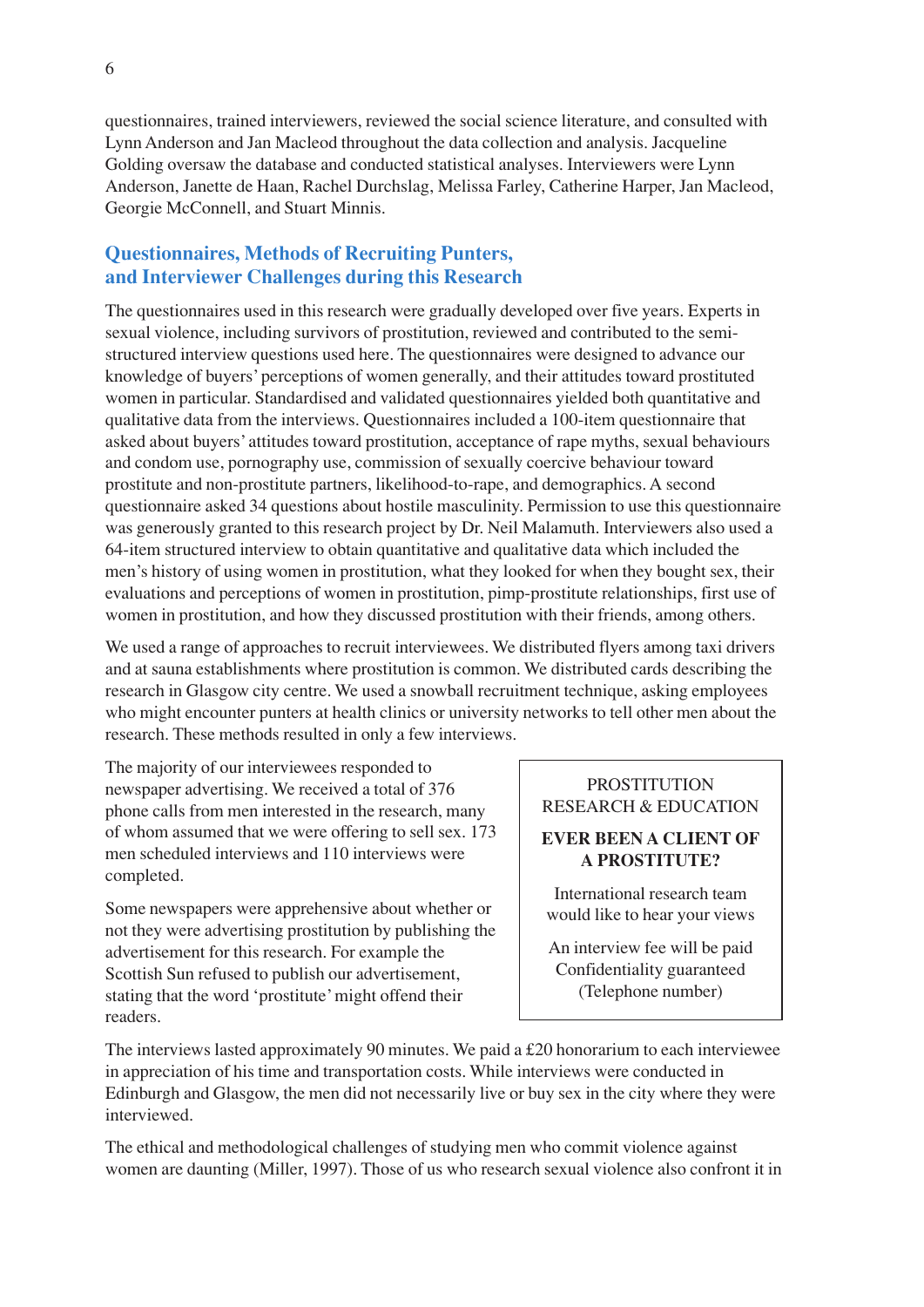the course of studying it (Stanko, 1997). The interviewers in this project were women and men who are dedicated to ending violence against women, yet in order to conduct the qualitative portion of this research, it was necessary for interviewers to establish a nonjudgmental and friendly rapport with men who were often deeply misogynist and sometimes overtly violent. Many interviewers felt the cruelty of the men's sexism not only against the women bought by the men but against ourselves as well. The men's sexism ranged from their stated assumptions that all interviewers were prostitutes to solicitation to the sadistic detailing of brutal racist and misogynist violence. This was occasionally the stuff of nightmares, as in the case of the man who described his experience of "knocking back" children in Cambodian prostitution. Other researchers have described sexual harassment during the process of researching men's attitudes toward sexual violence (Mattley, 1997, Huff, 1997).

No interviewer was untouched by the men's attitudes toward women. The interviewers reported feeling skeptical about the men's professed ignorance about prostituted women's feelings and sexuality, angry at the men's cruelty to women, fearful about the possibility of being stalked by interviewees, physically revolted, had flashbacks to their own previous experiences of sexual violence, questioned some aspects of their own relationships with the men in their lives, and at times felt the inclination to dissociate or to drink alcohol in order to numb painful emotional reactions to the interviews.

Reflecting the feelings of several other interviewers, one researcher described some of her emotions during and after the research interviews:

Several people have said to me that they don't know how I could have managed to interview these men; how I could stand it and that they don't think they could have done that. People say this to me with respect, like they admire me for being able to have done this work. I don't feel it is something to admire and it sometimes concerns me that I could do it. What does that say about me? How did I manage to interview so many men and not lose my temper, not react angrily or indignantly with them? It is a comfort to me that I do feel anger now, and did after the interviews. It is a comfort to me that some of the things they said, hurt me. This reassures me that I'm not some sort of hard-hearted individual who is at ease with hearing about the abuse of women.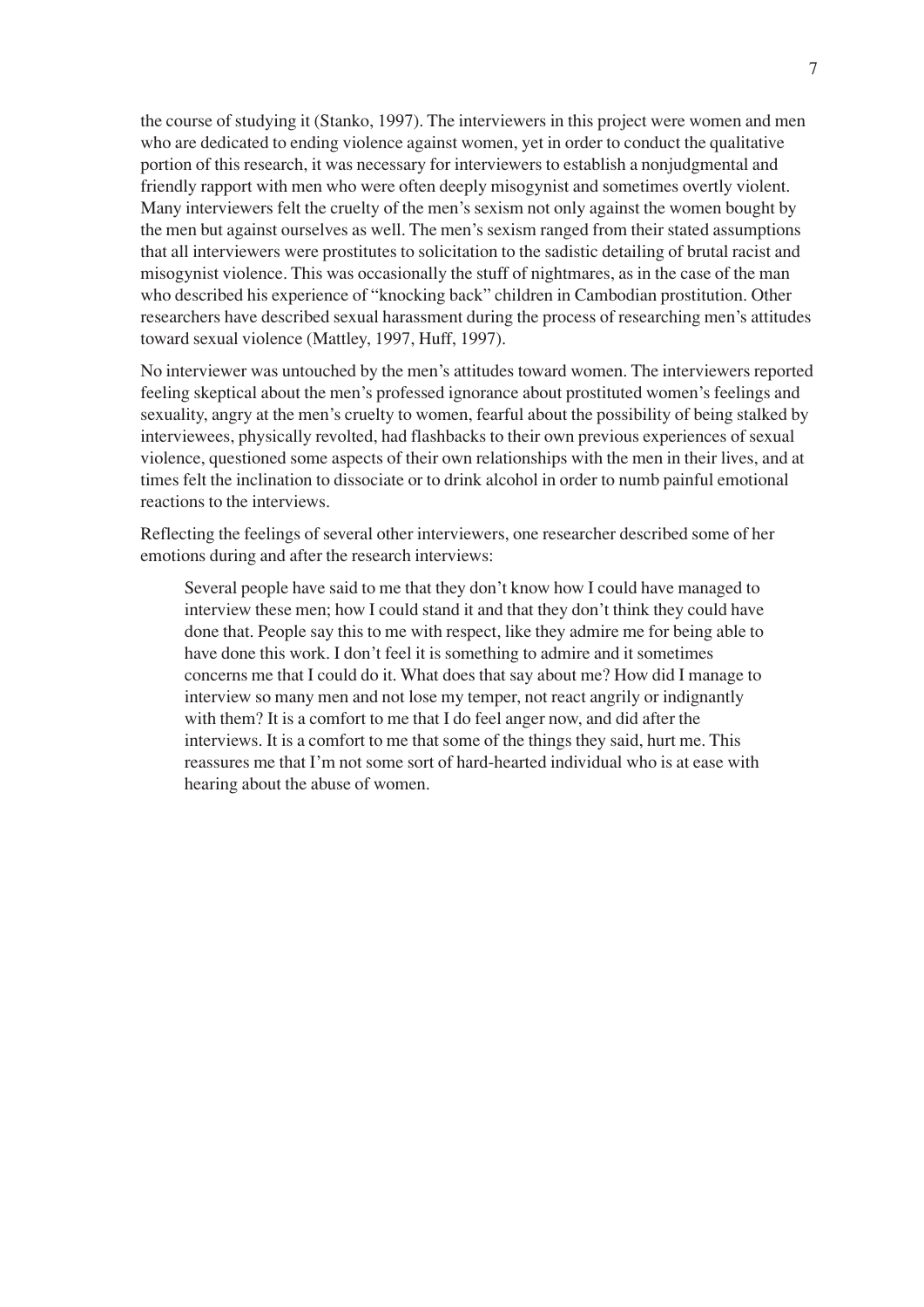# **Demographic Findings**

### **Age**

The average age of the 110 men we interviewed was 37, ranging from age 18 to 77 years of age.

47% of our interviewees were between the ages of 18 and 35 years. A third were between 26 and 35 years. 41% were aged 36 to 49 years. Only 13% were older than 50 years of age.

| $18-25$ years   | 15% |
|-----------------|-----|
| $26 - 35$ years | 32% |
| $36-49$ years   | 41% |
| Over 50 years   | 13% |

**Table 2. Ages of 110 Men Who Bought Sex in Scotland**

These age ranges are consistent with three other studies of punters. McKeganey (1994) interviewed 70 men in Glasgow, whose average age was also 37 years, ranging from age 23 to 61. Simpson and Schill (1977) interviewed 183 U.S. men who used women in massage brothels and found a mean age of 35, ranging from 18 to 67 years. Busch, Bell and colleagues (2002) interviewed 1342 punters arrested for solicitation of prostitution in the Western United States whose average age was 39, ranging from 18 to 84 years.

#### **Ethnic Identity**

77% of the men we interviewed described themselves as White Scottish; 4% were African; 2% were Asian Scottish; 1% Caribbean; 1% mixed ethnic background, and 16% were members of other ethnic groups including Australian, Burmese, English, Irish, New Zealander, and South African.

#### **Sexual Orientation**

89% of our 110 interviewees identified themselves as heterosexual and 11% identified as bisexual.

#### **Family Income**

52% reported a family income of £20,000 or less. 19% reported a family income of £20,000–£30,000 17% reported a family income of £30,000–£40,000 9% reported a family income of £40,000–70,000 3% reported a family income of more than £70,000

#### **Father's Educational Level**

35% no qualifications 25% completed Ordinary Grade or equivalent 12% completed Higher Grade or equivalent 10% attained HNC/HND or equivalent 19% college or university degree or postgraduate qualifications

#### **Mother's Educational Level**

41% no qualifications 22% completed Ordinary Grade or equivalent 14% completed Higher Grade or equivalent 8% attained HNC/HND of equivalent 15% college or university degree or postgraduate qualifications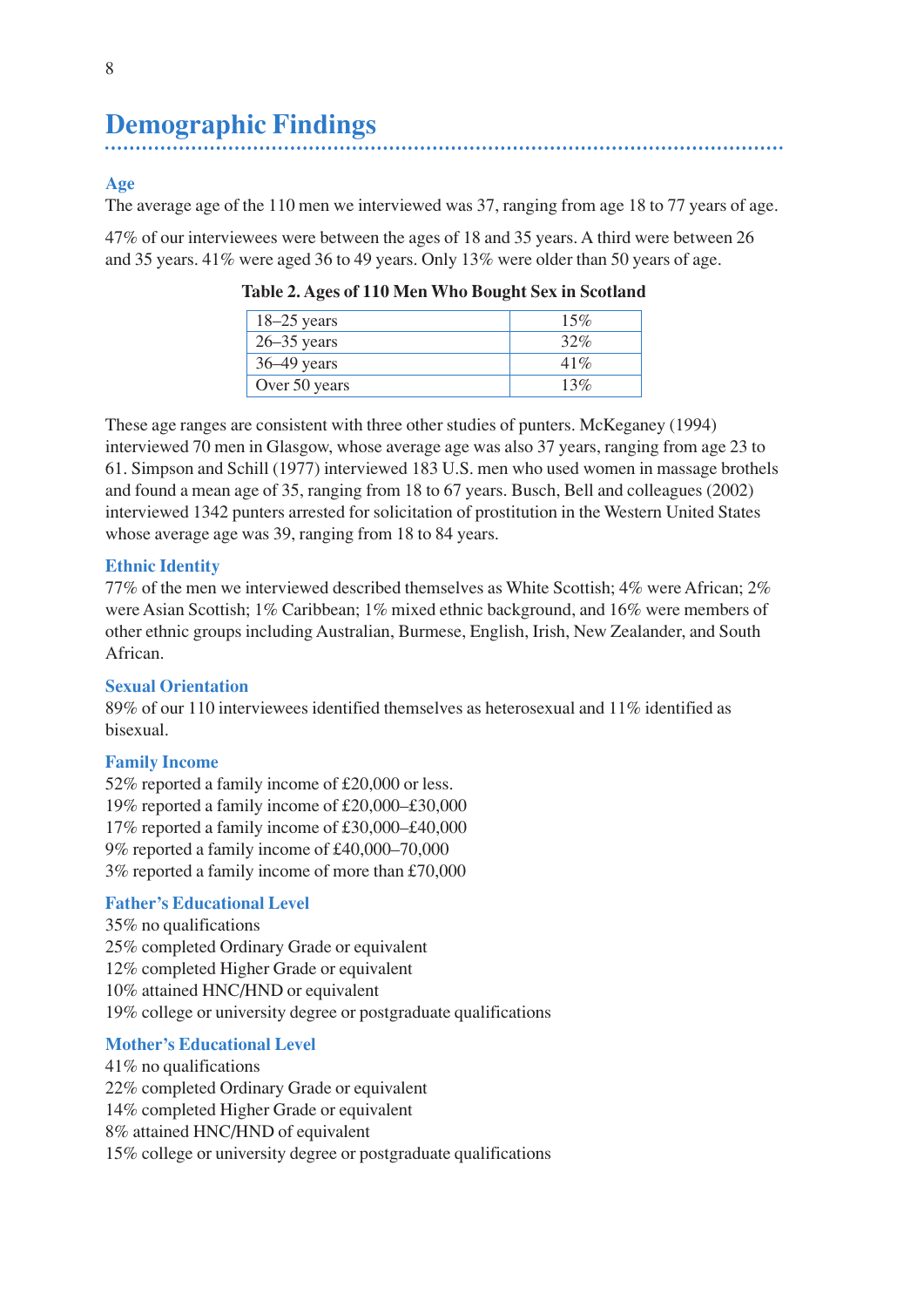### **Political Orientation (self-described)**

4% Far Right 13% Right 51% Middle of the Road 32% Left

#### **Total Number of Sex Partners**

48% of the men told us that they were currently in a relationship with a wife or girlfriend or other partner. Two-thirds (66%) of the men we interviewed told us that they had more than 16 sex partners in their lifetimes.

Similarly, McKeganey (1994) found that 66% of his Glasgow punters were married or living with a partner; Chetwynd (1994) found that 50% were married or partnered, and Simpson and Schill (1977) found that 50% of punters were married.

Based on our and others' findings it is noteworthy that men's decision to buy women for sex is not because of their lack of a sex partner. In fact, in one study the opposite was the case. Johnson, Wadsworth, Wellings et al. (1994) reported that the more sex partners a man has ever had, the more likely he is to have paid for sex. Ward, Mercer, Wellings and colleagues (2005) in UK found that men who paid for sex were significantly likely to report 10 or more sex partners in the past 5 years. Only a minority of these men's lifetime sex partners (19%) were women in prostitution.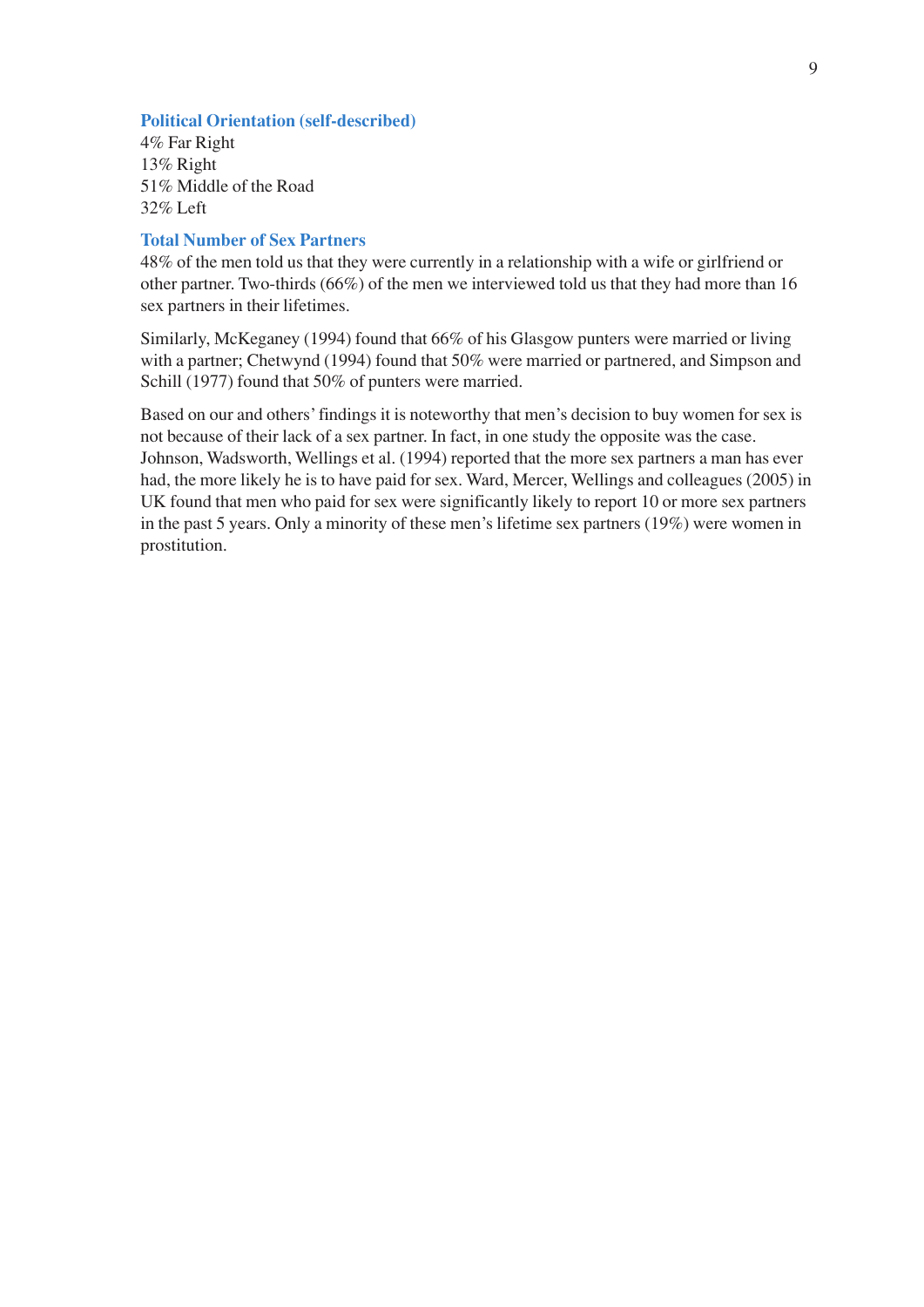# **Punters' Prostitution History**

### **Age when first bought sex**

The age range for these men's first use of women in prostitution was 14 to 49 years of age, with 37% of the men first buying sex between ages 18 and 20.

52% of the men bought women in prostitution before they were 21 years of age, and 74% bought sex by the time they were 25 years of age.

Along these lines, research data from Glasgow's Sandyford Clinic indicated that if a man had not paid for sex by the age of 25 he was less likely to do so in the future (Groom and Nandwani, 2006).

#### **Circumstances of first buying sex**

We asked the men about the social circumstances of their use of women in prostitution.

55% of the men were alone when they first bought sex, 41% were with a friend or friends, and 3% were accompanied by a family member.

17% of the punters we interviewed told us that prostitution was their first sexual experience. Explaining this, one man said

*"It's uncomplicated, it's a good way to have your first sex."*

Unfortunately, the sex that men learn in prostitution – disconnected and unemotional – is the opposite of the sex that most women are interested in when they are in relationships with men.

Interviewees spoke about intense pressure from other men to use prostitutes.

*"There was pressure to go along with the guys. It was a common experience for young guys, for their 16th or 18th birthday."*

One of our interviewees said that he visited the Amsterdam legal prostitution zone with his friends as a *"rite of passage"*. One of this young man's friends chose not to buy sex and as a result was harassed and teased by the rest of the group.

*"There was an atmosphere of all the lads egging each other on,"* another man told us. *"One in particular was a virgin and seemed like he didn't want to do it but all the guys pushed him into it and he did it."*

Another man described how a group of his friends took him on a London pub-crawl to celebrate his eighteenth birthday. When they arrived at a club that functioned as a brothel, his friends *"shoved"* him in the door where he discovered that they had paid in advance for him to use a prostitute. Unable to publicly – or privately – refuse prostitution, he proceeded to sexually exploit the young woman via prostitution, but told the interviewer

*"I've always wished I hadn't and just pretended to my friends that I'd done it."*

These examples suggest that young men would benefit from education and support for resisting peer pressure to use women in prostitution. Educational programs about the harms of drug use similarly teach youth how to reject offers of drugs. Prostitution prevention programmes aimed at counteracting the intense peer pressure to buy women in prostitution will be a critical component of future curricula. The goal of prostitution prevention programmes is to shift cultural attitudes about prostitution so that there is a cultural taboo against men who buy sex, and cultural respect for men who make the choice not to buy sex.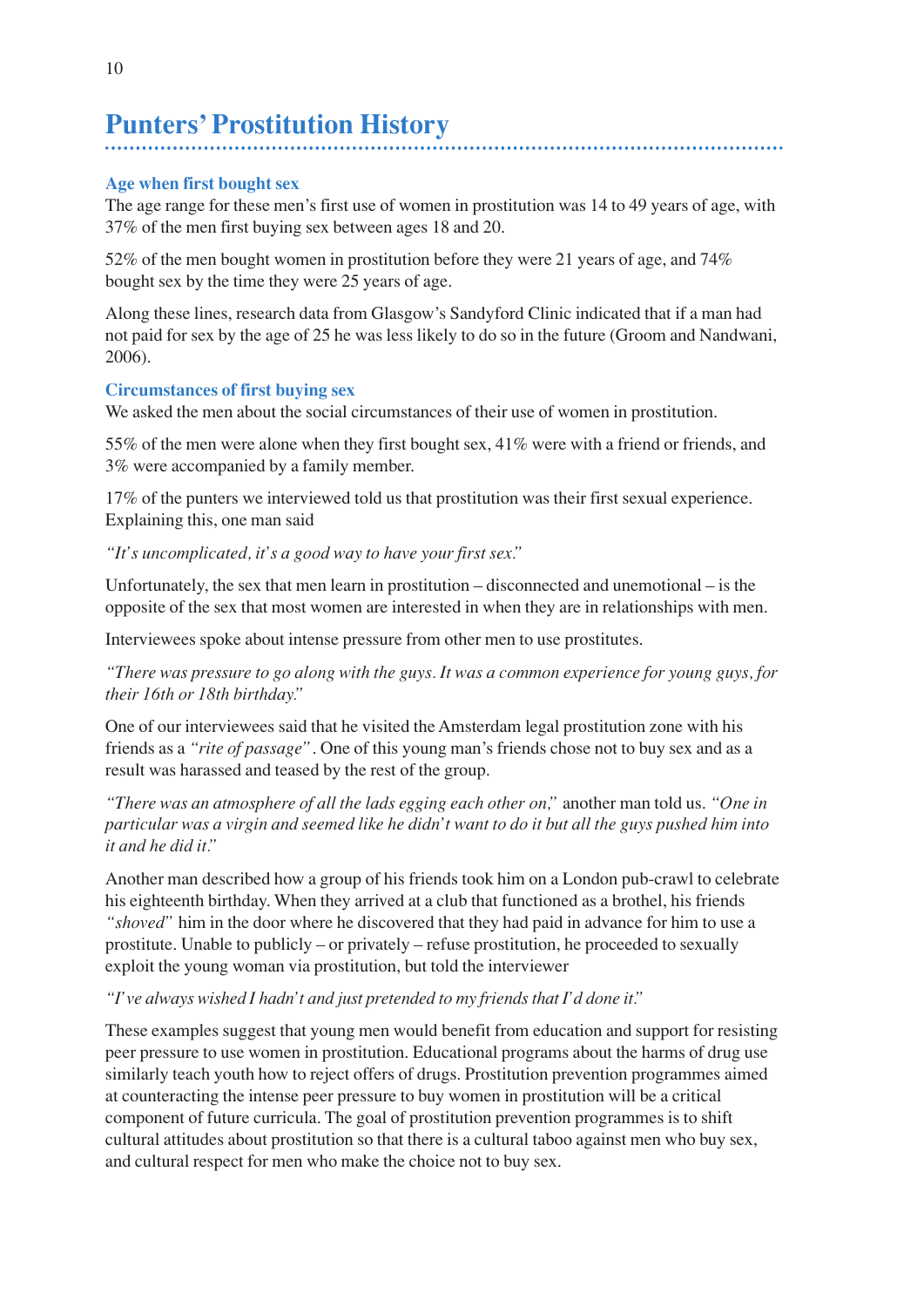Prostitution is widely advertised and mainstreamed on the Internet, in newspapers, and street advertising. The hypocrisy of advertising any form of sexual exploitation must be addressed. To date most educational programs have focused exclusively on street prostitution. In order to effectively prevent prostitution, the prevention efforts must focus on the young man's harmgenerating behaviour in prostitution itself rather than the location where he performs prostitution, which is often indoors. 80% of these punters had purchased sex in indoor locations. See below.

McKeganey (1994) noted that Glasgow men's prostitution use was largely secretive and solitary. Monto (2000) found that friends or family had arranged the first purchase of a prostitute for 27% of men in the U.S., whereas 31% of the men engaged in prostitution for the first time without the knowledge of their family or friends. At this time, it is not clear whether there are differences between men who first purchase sex as a social activity with a group of friends and those who first use a prostitute by themselves.

#### **Recent experiences of buying sex**

74% of our interviewees bought women in prostitution in the year before we interviewed them.

#### **Awareness of Pimping**

28% of our interviewees in Scotland reported that they had used a woman in prostitution whom they knew was under control of a pimp. 42% said that said that they had observed a prostituted woman who had a pimp and 20% had talked to a pimp or had friends who had done so. In general the buyers we interviewed had a difficult time acknowledging the extent of the violence that exists in prostitution. 50% of them stated that prostitutes are victimised by pimps, whereas the other half disagreed with that statement.

#### **Locations Where Men Purchased Sex in Scotland**

Most of the men we interviewed bought sex in more than one location. 56% bought sex outdoors and 80% bought sex indoors

The Scottish interviewees bought sex indoors in a brothel or a private flat that functioned as a brothel (61%), a massage parlour (52%), a sauna (44%), or a lap dance club (31%). Other locations where men bought sex were bars (28%), escort agencies (16%), and private clubs/hotels (9%).

| <b>Type of Indoor Location</b>               | Percentage (number) of men |
|----------------------------------------------|----------------------------|
| Massage                                      | 52% (58)                   |
| Sauna                                        | 44% (49)                   |
| <b>Brothel</b>                               | $42\%$ (47)                |
| Lap dance Club                               | $31\% (35)$                |
| Bar                                          | 28% (31)                   |
| Private flat belonging to prostitute or pimp | 19% (21)                   |
| <b>Escort Agency</b>                         | $16\%$ (18)                |
| Private parties, hotels, nightclubs          | $9\%$ (10)                 |

| <b>Table 3. Indoor Locations Where 110 Punters in Scotland Purchased Sex</b> |
|------------------------------------------------------------------------------|
|------------------------------------------------------------------------------|

93% of the men interviewed in Edinburgh bought sex indoors compared to 74% of the men interviewed in Glasgow, a statistically significant difference (chi square  $(1, 109) = 5.62$ , p = 0.02). 67% of the Glasgow men bought sex outdoors compared to 38% of the Edinburgh men. These differences between men in the two cities were statistically significant (chi square (1,  $110$ ) = 9.09, p = 0.003).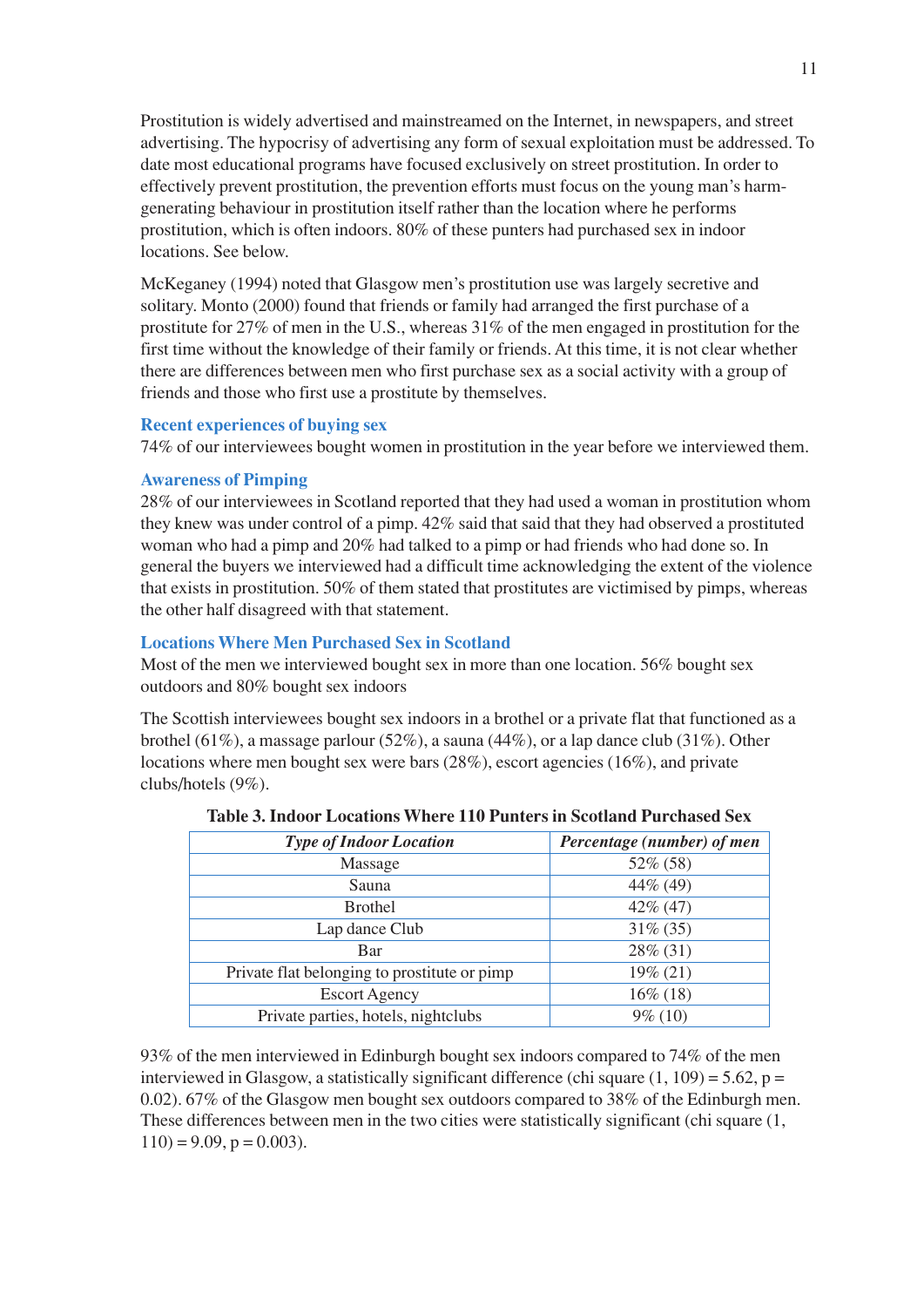Punters' choices to use women in indoor as opposed to outdoor prostitution may reflect the two cities' differing approaches to prostitution. Indoor prostitution has been tolerated in Edinburgh, whereas Glasgow City has employed a strong anti-prostitution approach since 1998.1 Indeed, several of our interviewees assumed that indoor prostitution was licensed in Edinburgh, which may be a reflection of Edinburgh's policy of managing rather than challenging prostitution.

34% of the Edinburgh men who bought sex indoors reported that they located prostitutes in a lap-dancing club. Significantly fewer (13%) of the Glasgow men located prostitutes in lap dancing clubs (chi square  $(1, N=88) = 5.53$ ,  $p = 0.02$ ). Edinburgh currently has seven lap dance clubs whereas Glasgow has four (Scottish Executive, 2006). Although Glasgow City Council considers lap dancing to be a form of sexual exploitation, current licensing legislation does not prohibit it.

### **Buying Sex in the Armed Forces**

20% of the men we interviewed had been in the Armed Forces and half of those bought a woman in prostitution during their time in military service.

Respondents told us that their superior officers were aware of the use of prostitutes by men under their command. In some instances, prostituted women were bought and offered to soldiers as a reward by commanding officers.

*"The girl was a present from the Sergeant, a thank you: 'I've brought you some girls.'In Belfast it was organised through the Sergeant. We'd ask him and he would set it up. It was nothing, a necessary part of working life. In Edinburgh – I've seen squaddies sneaking prostitutes out in the morning."*

Another man said, *"Superiors in the Navy were aware of this and they do it as well. It's just a known thing, it's just a recognised thing in the Navy, everyone on the ship does it."*

*"In Germany we went to the Reiperbahn in Hamburg. When we were on leave we used the girls there. We went out as a group and had beers … It was the norm among the guys. About 90% of the guys would go … We were advised in the military to avoid the street prostitutes, to use the indoors prostitutes. We were advised that cheaper prostitutes would be less careful and quite often had unprotected sex."*

A man talked about information sharing in the Merchant Navy.

*"In Singapore there's a four-story building where it's just all women. I found out about this from another boy on the ship. I never went alone, was always with a group of boys. In each country, you're only there for a short time so you go and have a couple of drinks and use a prostitute."*

Another man who had been in the Territorial Army described how he took a friend to buy sex in Glasgow because the friend was *"getting slagged for being a virgin, slagged by others in the TA."*

#### **Buying Sex Outside of Scotland**

The men we interviewed described their purchase of sex in legal and illegal locations, both in the UK and in other countries. 56% of the 110 men we interviewed had bought sex outside of the UK, having traveled to 40 different countries on 6 continents.2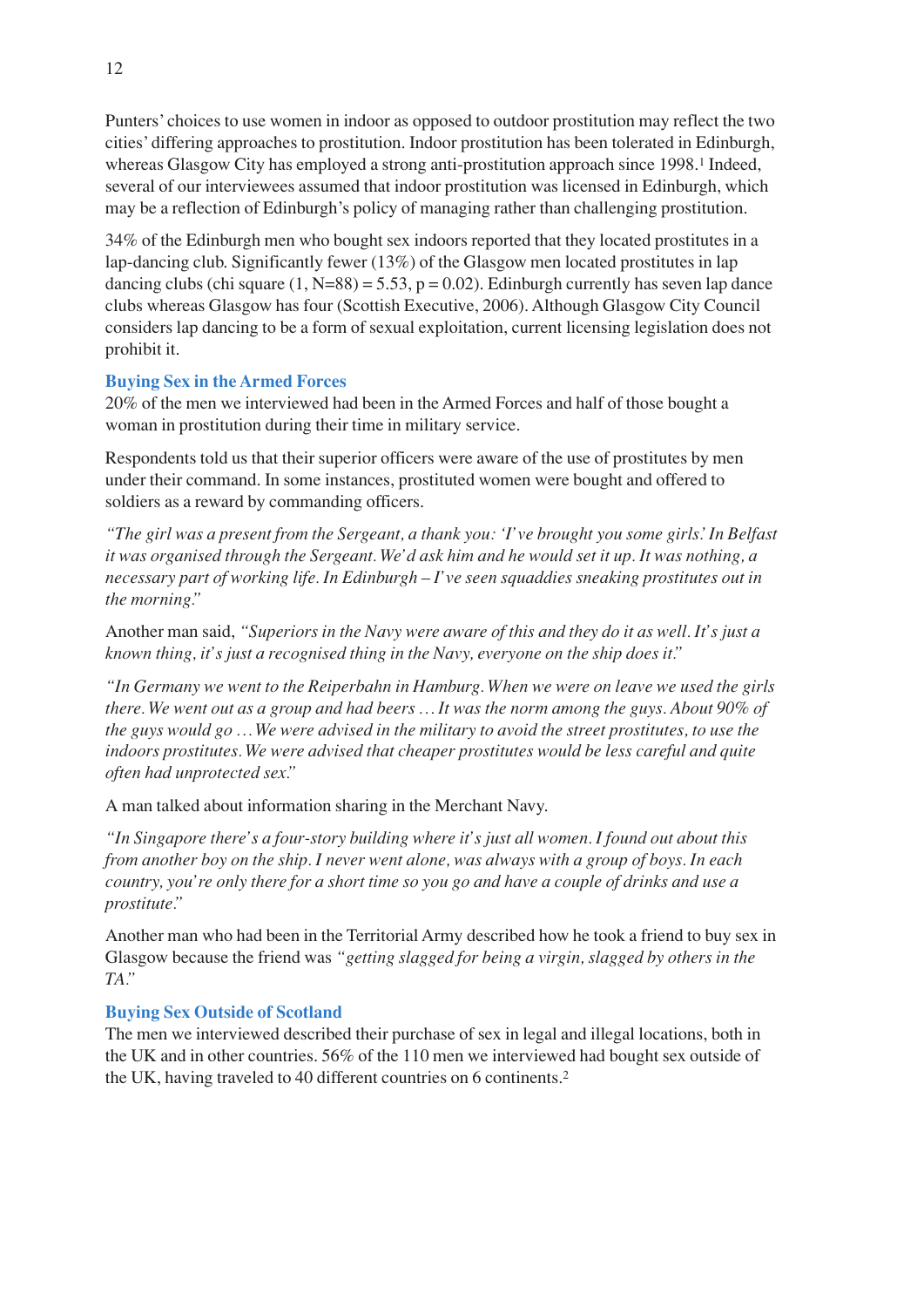| Country            | <b>Number of times noted</b> | Cities/regions specified                        |
|--------------------|------------------------------|-------------------------------------------------|
| <b>Netherlands</b> | 35                           | Amsterdam                                       |
| Germany            | 18                           | Hamburg, Berlin, Frankfurt                      |
| Spain              | 11                           | Barcelona, Canaries, Ibiza, Tenerife            |
| France             | 9                            | Paris                                           |
| <b>USA</b>         | 8                            | Atlantic City, Daytona Beach, New York, Orlando |
| Thailand           | $\overline{7}$               |                                                 |
| Belgium            | 6                            |                                                 |
| Ireland            | 3                            | Dublin, Belfast                                 |
| <b>Brazil</b>      | 3                            | Rio de Janeiro                                  |
| Czech Republic     | 3                            | Prague                                          |
| Australia          | 2                            |                                                 |
| China              | $\overline{2}$               | Hong Kong                                       |
| Cuba               | $\overline{2}$               | Havana                                          |
| Mexico             | $\overline{2}$               |                                                 |
| New Zealand        | $\overline{2}$               |                                                 |
| Russia             | $\overline{2}$               | <b>St Petersburg</b>                            |

**Table 4. Countries Outside Scotland Where 110 Punters Purchased Sex**

The punters we interviewed also bought women for sex in Austria, Cambodia, Canada, Croatia (Dubrovnik), Cyprus, Denmark, Estonia (Tallinn), Georgia (Tbilisi), Gibraltar, Greece (Crete), Italy, Kenya, Laos, Latvia, Morocco, Norway, Philippines, Poland, Portugal, Singapore, Slovakia, Sweden, and Turkey (Marmaris).

A number of these men were employed outside of Scotland at the time they bought women for sex in other countries. A punter disclosed, *"I was just working there and took advantage of the situation."*

Interviewees spoke about how the 'group mentality' influenced their decision to buy sex in other countries. Men used women in prostitution when they were traveling with their mates on holiday or when they were going to a sports event in another country. One man who traveled to Amsterdam with friends said,

*"I had been to Amsterdam before and walked around but didn't do anything but this time I was confident that the others I was with wouldn't hold it against me, there was no stigma".*

*"I was with a group of pals. We'd been talking about it for years, I think all blokes do. 8 of us specifically went to get the puff and prostitutes... It was a rite of passage. We went to prostitutes three times a day. We were like pigs in shit..."*

One punter mentioned that he had taken Viagra before visiting a brothel, because *"I wanted to do (my football team) proud."*

Another said, *"It was a celebration – our team won – and we thought let's go and get laid."*

Another man described his purchase of Internet holiday packages which included prostitution. These excursions, he told us,

*"give you a choice of women when you go there. I paid by credit card, it was all organised. There were other men there. Group sex was available and I took part in this."*

A UK study compared punters in 1990 to a second sample in 2000. The latter group of men was significantly more likely to use women in prostitution in other countries. They were also more likely to report having contracted sexually transmitted infections (Ward, Mercer, & Wellings,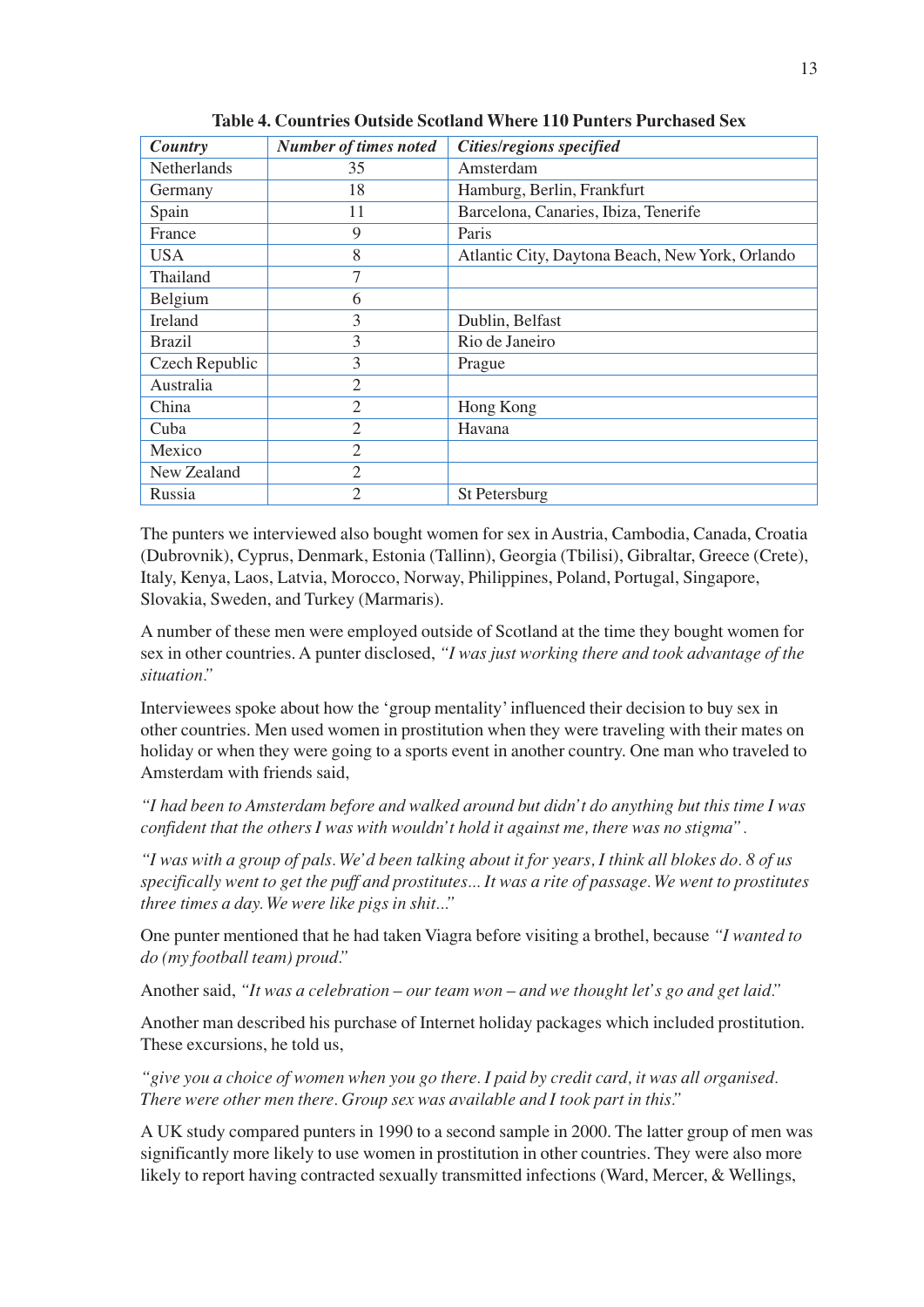2005). Certain cities such as Amsterdam and Prague are specifically marketed as destinations for 'stag nights' and other prostitution tourism. In New Zealand, Chetwynd (1994) reported that 40% of a group of 30 men had traveled to another country to buy sex.

One man we interviewed remarked that in some countries the nationality of the women was *"varied,"* observing that *"some women were desperate for money,"* especially Eastern European and Russian women. He observed that when he was in Cyprus all of the prostituted women appeared to be Russian.

Another man was filmed while in a Czech Republic brothel. The film was broadcast on the Internet. He naively assured the interviewer that none of his acquaintances – especially his mother – would ever see it.

Another punter was a frequent prostitution tourist in Asia. He detailed the harsh conditions women were subject to in Thai and Cambodian prostitution. Exposing his narcissism and his sadism, he rationalised the commission of sexual violence against women and children.

*"I don't get pleasure from other people's suffering. I struggle with it but I can't deny my own pleasures. In Cambodia I knocked back a lot of children; it makes it hard to sleep at night. But I don't see the point in making a moral stance."*

We conducted statistical analyses of the psychological measures that had been administered to these 110 punters in Scotland. Next we describe the results of these analyses which suggest that punters hold attitudes on a continuum from mildly to strongly misogynist. These negative attitudes toward women are associated with sexually coercive behaviours against not only prostituted women but against other women in punters' lives.

# **Rape Myth Acceptance, Frequency of Use of Women in Prostitution and Use of Sexually Coercive Behaviours Against Non-prostituting Women**

Rape myths are a part of culturally supported attitudes that normalise rape (Lonsway and Fitzgerald, 1994). Rape myths include "women say no but they mean yes," and "rape accusations are women's way of getting even with men." Rape myths have been theoretically and empirically linked to other attitudes regarding sex roles and also to coercive interpersonal behaviour (Burt, 1980; Field, 1978; Malamuth, Sockloskie, Koss, & Tanaka, 1991).

One-fourth to one-third of the men we interviewed endorsed rape-tolerant attitudes. A third of the punters stated that rape happens because men get sexually carried away (32%) or their sex drive gets "out of control" (34%). 12% told us that the rape of a prostitute or call girl was not possible. 10% asserted that the concept of rape simply does not apply to women in prostitution.

22% of our interviewees explained that once he pays for it, the customer is entitled to do whatever he wants to the woman he buys. These attitudes are what make prostitution so dangerous for the women. One of the men we interviewed stated, *"They'll basically do anything for money."* The belief that the money they paid cancelled out the harm or exonerated the punter was a recurring theme in our interviews.

# **Hostile Masculinity**

We asked interviewees about the extent to which their identity as men was based on valuing psychological and sexual dominance and about their suspiciousness and resentment toward women. Taken together, these constructs constitute what Malamuth described as hostile masculinity. We also asked respondents 46 questions about acceptance of and justification for prostitution (Farley, Becker, Cotton, Sawyer, Fitzgerald, & Jensen, 1998). We found that the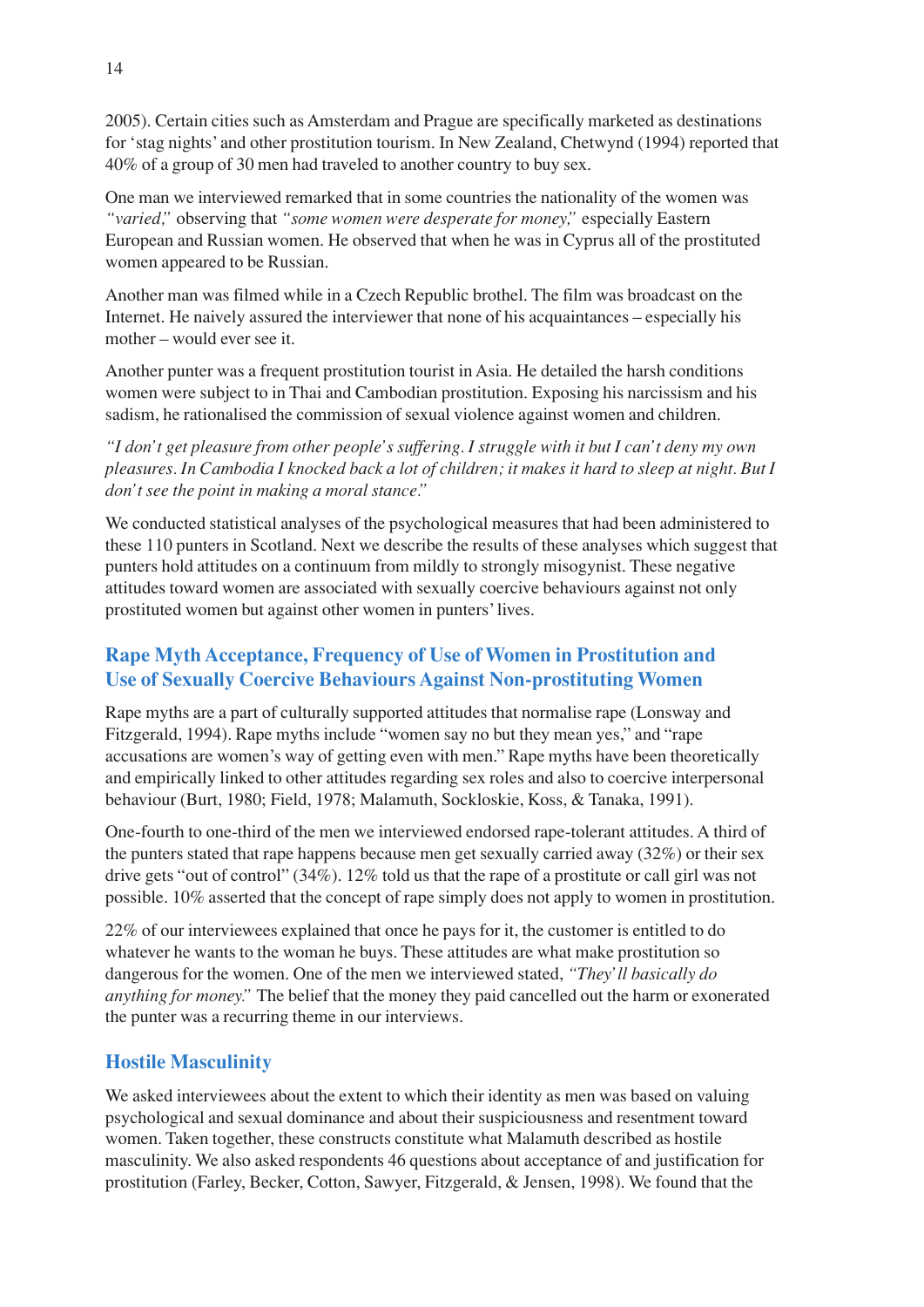men who were most accepting of prostitution were those who most strongly identified with hostile masculinity. The association between acceptance of prostitution and hostile masculinity was statistically significant ( $r = .205$ ,  $p = .037$ ).

The punters with the highest scores on the hostile masculinity scale also tended to be those who most strongly endorsed rape myths  $(r = .668, p = .0001).$ <sup>3</sup>

# **Effects of Prostitution on Punters' Relationships with Non-prostituting Women**

Prostitution affects not only how men think about women, it also influences their actual behaviour toward women, including sexual aggression against non-prostituting women.

We used a scale developed by Koss and Oros (1982) that assessed sexually coercive behaviours such as verbally or physically threatening a partner or using physical force in order to obtain sexual intercourse. 54% of the men who frequently used women in prostitution had committed sexually aggressive acts against non-prostitute partners compared to 30% of the less frequent users. The more frequently a punter used women in prostitution, the more likely he was to have committed sexually coercive acts against non-prostituting women (chi-square 1, 109) = 4.701, p  $= .030$ ).

10% of the men we interviewed stated that they would rape a woman if they could be assured that they would not be caught. Acknowledging their sexually coercive behaviours with nonprostitute women, 12% told us that they had had sex with a woman partner after they had continually verbally pressured her into sex. 43% had pressured women into having sex by lying to them.

In similar findings, Monto and McRee (2005) compared 1672 U.S. men who had been arrested for using women in prostitution with U.S. men who had not used women in prostitution. In the national samples, men who were either first time or repeat users of women in prostitution were significantly more likely to have raped a woman than non-punters.

Busch, Bell and colleagues (2002) found that among punters who had been arrested for soliciting prostitution in the U.S., a subgroup of these men told the researchers that they had previously committed violence in order to obtain sex from a non-prostituting woman. These particular punters were the same men who had many sex partners (both prostituting and nonprostituting women) in the previous year. They also tended to have used a large number of women in prostitution in the past year, to regularly watch video pornography, to have served in the military, and to have themselves been physically or sexually abused as children.

Other effects of frequent use of women in prostitution on men's relationships with their nonprostitute partners have been noted. An Israeli advocate on behalf of women escaping prostitution said, "Israeli men have simply grown used to the idea that women can be bought. Both married and single men no longer want to work at relationships. For them it is easier to purchase sex when they want it" (Malarek, 2003).

Some of the men we interviewed acknowledged that prostitution could have an adverse effect on their relationships with non-prostituting women.

*"Prostitution could have a bad effect if men treat others like they treat prostitutes. It could break up marriages."*

*"Most of the men who go, see it as a business transaction and don't see the girl as a woman. This could impact on how a man sees women in general."*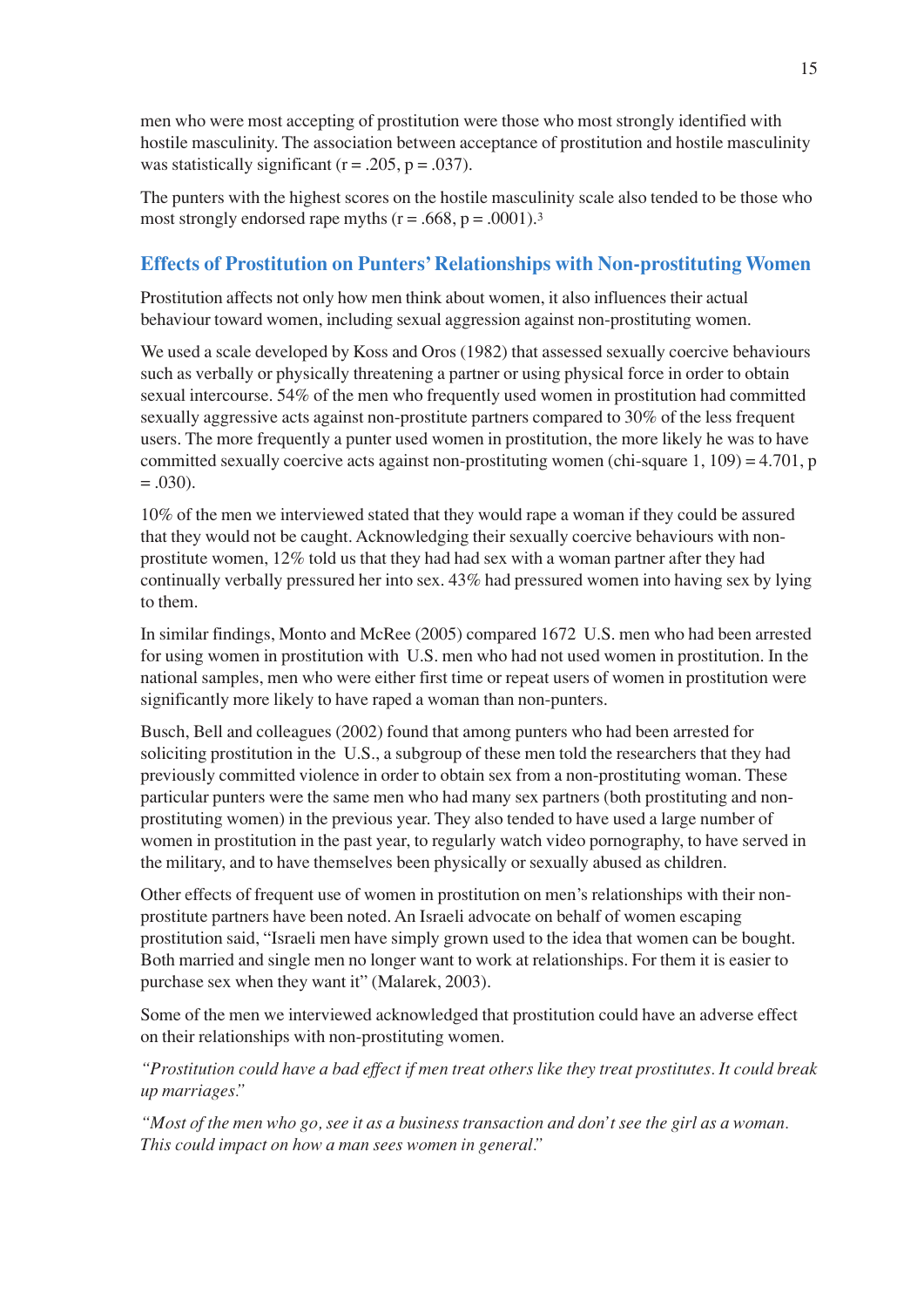*"Men think if they can buy a prostitute and treat her as an object, they can do the same with other women."*

*"Some men in general look down on women. This is a byproduct of prostitution. I'm generalising but I think it's the cause."*

*"Some people think all women are prostitutes. It keeps women in a subservient role and keeps them as victims to male sexuality. It shouldn't be like this."*

*"Having a hidden life interferes with relationships, it's disloyalty for a start."*

Nonetheless some men rationalised their use of women in prostitution by stating that prostitution could save marriages or improve relationships. For example,

*"I think it would help a couple if they weren't happy and the husband was going with a prostitute now and then – may help cement the relationship. If the wife doesn't know, it might make him happy."*

With a convoluted logic, one of our interviewees argued, *"Husbands may feel that they are in a dead end marriage, with the wife not giving them what they want. Maybe the wife is at home with the kids, working all day and she doesn't feel up to being affectionate toward her husband. Men can go to a prostitute then still go home to their wife and family."*

Some men justified prostitution as a means of improving their sexual performance.

46% told us that going to a prostitute made a man a better lover. The opposite is likely the case. Women in prostitution train men to ejaculate quickly in order to decrease the men's traumatic intrusion into their bodies.

# **Pornography Use Associated with Use of Women in Prostitution**

We found a statistically significant association between these punters' pornography use and the frequency of their use of women in prostitution. We compared men who were high frequency users of prostitutes (once a month or more) to those who were low frequency users (once or twice, ever) with respect to their use of print, video, and Internet pornography. Those who were most frequent users of pornography were also the most frequent users of women in prostitution  $(r = .26, p = .006)$ . One interpretation of this finding is that more frequent use of pornography supports and stimulates men in their use of women in prostitution. It is also possible that men who are infrequent pornography users may be less likely to use women in prostitution.

Monto and McRee (2005) compared the pornography use of 1672 U.S. men who had been arrested for soliciting women in prostitution with samples of U.S. men who had not used women in prostitution. Men who had used women in prostitution were far more likely than nonpunters to use pornography on a regular basis. In a statistically significant linear relationship, Monto and McRee found that men who were repeat users of women in prostitution were more likely than first time users of prostituted women to use pornography, and that first time users of women in prostitution were more likely than non-punters to have used pornography.

# **Lack of Emotional Connection and Lack of Empathy for Women in Prostitution**

Punters search for the *appearance* of a relationship but one with no obligation or commitment. While punters interviewed in New Zealand described their contact with prostitutes as a relationship, they also explained that "the payment of money for sex entitled them to freedom from the requirements normally associated with relationships" (Plumridge et al, 1997b).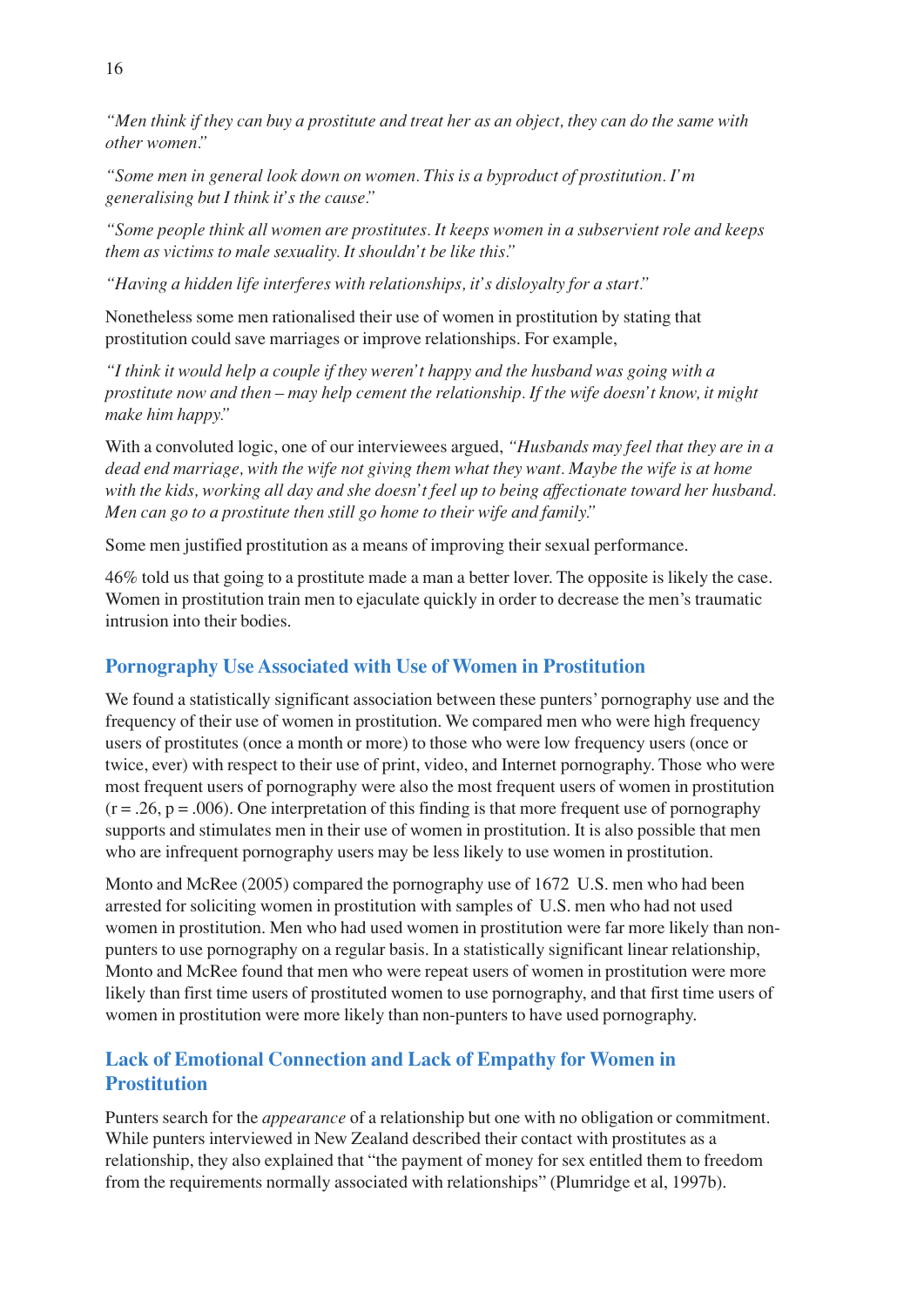Punters felt that the women had no right to make any demands on them. "Money displaces the emotions. It frees you from that bond, that responsibility," explained a man who was interviewed after buying sex in the UK. "The distance you get from exchanging cash for sex means that afterwards you don't contemplate the impact on the prostitute" (Spurrell, 2006).

Only 16% of the men we interviewed in Glasgow and Edinburgh told us that they had any kind of an emotional relationship with the women they bought in prostitution. Ronald Levant (1997) has discussed men's frequent preference for what he calls non-relational sexuality – the paradigmatic sex of prostitution. Using women in prostitution reinforces men's tendency to relate to women in a detached and unemotional way. Sven-Axel Mansson (2001) described the ways in which mass-media representations of commodified sexual relationships affect young men's thinking about women in prostitution and women, generally.

The punter's fantasy is the hassle-free girlfriend who makes no demands on him but is prepared to satisfy his sexual needs. He may pretend emotional intimacy but the relationship with a prostitute always stops short of emotional mutuality or commitment. One punter described prostitution as

*"being able to go and have a temporary relationship and just leave after it with no other repercussions. Sometimes feel like I'm not paying for the sex but for not having to do the other stuff e.g. buy presents, go out on dates, go on holidays, or to go out to work. I'm paying for anonymity."*

If the men construct an imaginary pleasant emotional relationship with the woman they are buying they can then retain their opinion of themselves as nice guys rather than having to redefine themselves as punters. "I wanted to be different from all the scum suckers," said one man interviewed by Blanchard (1994). It was important to these men to see themselves as a "nice punter" rather than an unpleasant or violent one. Some men declared that they themselves were "nice" punters, but that others were not,

#### *"I'm respectable but you get seedy bastards that aren't safe."*

An Edinburgh punter we interviewed described prostitution itself as simply an extension of his masturbation. McKeganey (1994) noted that the men seemed to appreciate the ability to "do anything" with a prostitute. By paying for sex, the Glasgow men interviewed by McKeganey seemed to "place their own desires at centre stage and to largely disregard the sexual preferences of their female partner." One man interviewed by McKeganey said, "… it's like going in to have your car done you tell them what you want done – they don't ask, you tell them I want so and so done …" As one of the punters we interviewed explained,

#### *"You are the boss and get what you want."*

Based on interviews with New Zealand men who buy women in prostitution, Plumridge (1997), like Jeffreys in Australia (1997), understood that men *manufacture the idea of what a prostitute thinks and feels*, ascribing reactions and desires to her in a way that is sexually arousing to the punter, but which may have little basis in reality. In fact, Plumridge's interviewees were observed to "cheerfully reject information that contradicted" their idea of what prostitution was like for the prostitute (Plumridge, 1997).

We obtained evidence regarding these punters' construction of the prostitute's emotional reality. We asked them to tell us how they felt during a session with a prostitute. We also asked them to report to us what they assumed the prostitute herself felt. The punters declared that the prostitute was having positive feelings during their sessions 45% of the time. In a separate study of women in prostitution Kramer (2003) asked the same question. Only 9% of the women in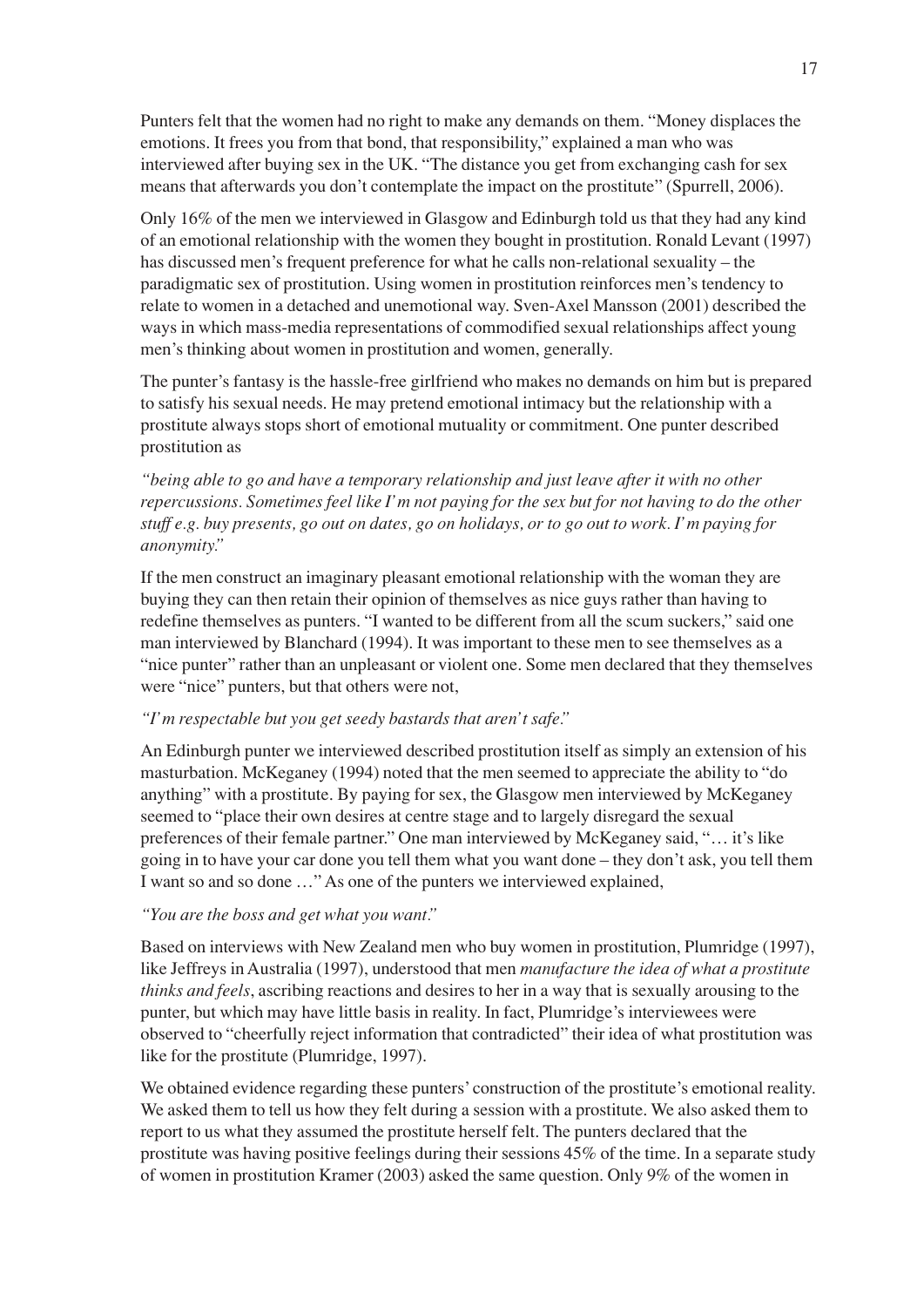Kramer's study indicated that they had any positive feelings at all during prostitution. Our punters opined that the woman was having negative feelings during prostitution 44% of the time while according to Kramer's interviews of the women themselves,  $77\%$  of the time they experienced a negative emotional state. See Table 5. These findings suggest a lack of accurate empathy on the part of the punter, an emotional callousness toward the women they buy, or indifference with respect to her feelings.

**Table 5. Punters'Attribution of Feelings to Women During Prostitution Compared to Women's Description of Their Actual Feelings (from Kramer, 2003)**

|                         | <b>Positive Feeling</b> |              | <b>Neutral Words</b> |  |
|-------------------------|-------------------------|--------------|----------------------|--|
|                         | Words                   | <b>Words</b> |                      |  |
| <b>Scottish Punters</b> | 45\% (132)              | 44\% (127)   | $11\%$ (33)          |  |
| (Current study)         |                         |              |                      |  |
| Women in Prostitution   | $9\%$ (41)              | 77\% (127)   | $14\%$ (64)          |  |
| (Kramer, 2003)          |                         |              |                      |  |

We also compared the men's reports of their own feelings before and after prostitution. They reported equal numbers of negative and positive feelings before and after buying sex. Slightly more than half (57–58%) of the men described positive emotions before and after purchased sex, while 40–41% listed distinctly negative emotions before and after.

Many of our interviewees' positive feelings were sexual in nature: aroused, excited, or horny. These sexually positive words comprised 51% of all positive words the men used to describe their feelings before the purchase of sex and 25% of all positive words after the purchase of sex.

Before purchasing sex, other positive words (in addition to the 51% sexually positive words) used by the men included happy, interested, anticipation, adventurous, and relaxed. Frequently used negative words the men used to describe their feelings before purchasing sex were nervous, apprehensive, lonely, guilty, and frustrated.

After the purchase of sex, the men we interviewed reported that they experienced positive emotions 57% of the time and that they experienced negative emotions 41% of the time. 25% of the positive words referred to sexual relief or satiation. Other positive words included happy, atease, and comfortable. 41% of the words used by these men to describe how they felt after purchasing sex were negative emotional descriptors, such as regretful, disappointed, dirty, or guilty. See Table 6.

|                   | <b>Positive</b><br>Words | <b>Negative</b><br>Words | <b>Neutral</b><br>Words | <b>Total</b><br>Words |
|-------------------|--------------------------|--------------------------|-------------------------|-----------------------|
| Before Buying Sex | 58\% (232)               | $40\%$ (159)             | $3\%$ (12)              | 100% (403)            |
| After Buying Sex  | 57\% (229)               | $41\%$ (165)             | $2\%$ (9)               | 100% (403)            |

**Table 6. Punters' Descriptions of Their Own Feelings Before and After Purchasing Sex**

Several men commented on their ambivalence about purchased sex, saying that while they forged ahead and bought women in prostitution, they put it out of their minds afterwards. Many described their own feelings of emptiness after prostitution. 41% of the men we interviewed told us that they felt no guilt or shame about using prostitutes, but 59% of the punters reported feeling some degree of guilt or shame, with 25% of our interviewees expressing significant guilt and shame about their prostitute use.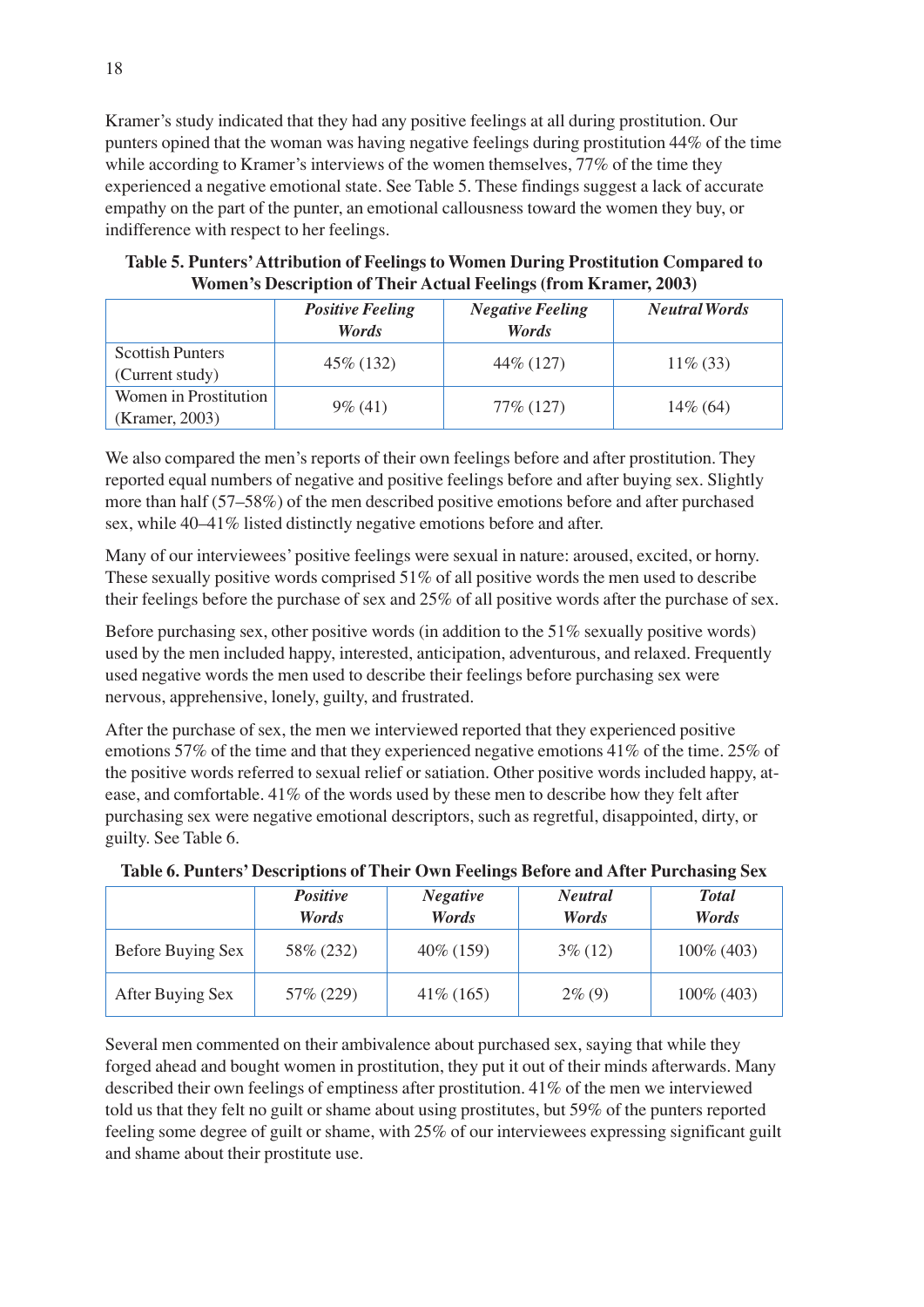# **Punters' Justifications and Rationalisations for Prostitution**

Public misconceptions about prostitution originate in punters' rationalisations for the objectification, degradation, and violence that they perpetrate against women in prostitution. Just as pedophiles justify sexual assaults of children and batterers justify beatings of women, men who use prostitutes develop elaborate cognitive schemes to justify their purchase and use of women.

Men's justifications for physical violence against women are remarkably similar to their justifications for prostitution. Batterers justify beating women by telling us that she asked for it. Punters justify prostitution by telling us that she's getting rich or that she's simply doing an unpleasant but necessary job like a factory worker. Batterers justify the battering of women simply on the basis that they are men (Mullaney, 2007). Similarly invoking male supremacy, punters also justify prostitution simply on the basis that they are men. Prostitution like battering is embraced by punters as an institution that functions to restore their domination of women.

Like women who are blamed for provoking men into beating them, women who fail to provide the sex acts demanded by their partners are blamed for their partners' turning to prostitution. In the following section, we describe in detail some of the justifications for prostitution offered by Scottish punters. Unfortunately many of these men's justifications for the purchase and use of human beings for sex have until now been unquestioningly accepted by the public.

# **Justification for Prostitution on the Basis of Men's Asserted Need for Constant Access to Sex and the Assumption of the Inevitability of Prostitution**

Approximately a third of the punters justified prostitution simply as a way for men to satisfy their sexual desires. This is the most commonly offered justification for prostitution. For them, prostitution is a place where men have

### *"freedom to do anything they want in a consequence-free environment."*

The men we interviewed did not question the notion that men have the absolute right to have their sexual needs met whenever and wherever they want. For example,

*"Prostitution is there to sate men's lust."*

Men's sex drive itself was considered inevitable and undeterrable by the punters we interviewed.

*"We would need to become like sea horses, hermaphrodites, become one sex, that's the only way to stop prostitution."*

Many of our interviewees considered men's demand for prostitution as inevitable and unchangeable and as having a rightful place in society.

*"There will always be supply and demand. If everyone was rich how would you get a cleaner for the hotel toilet?"*

*"There's a market. Women will always be drawn into prostitution if there's a demand."*

*"It's human nature."*

*"It's part of society."*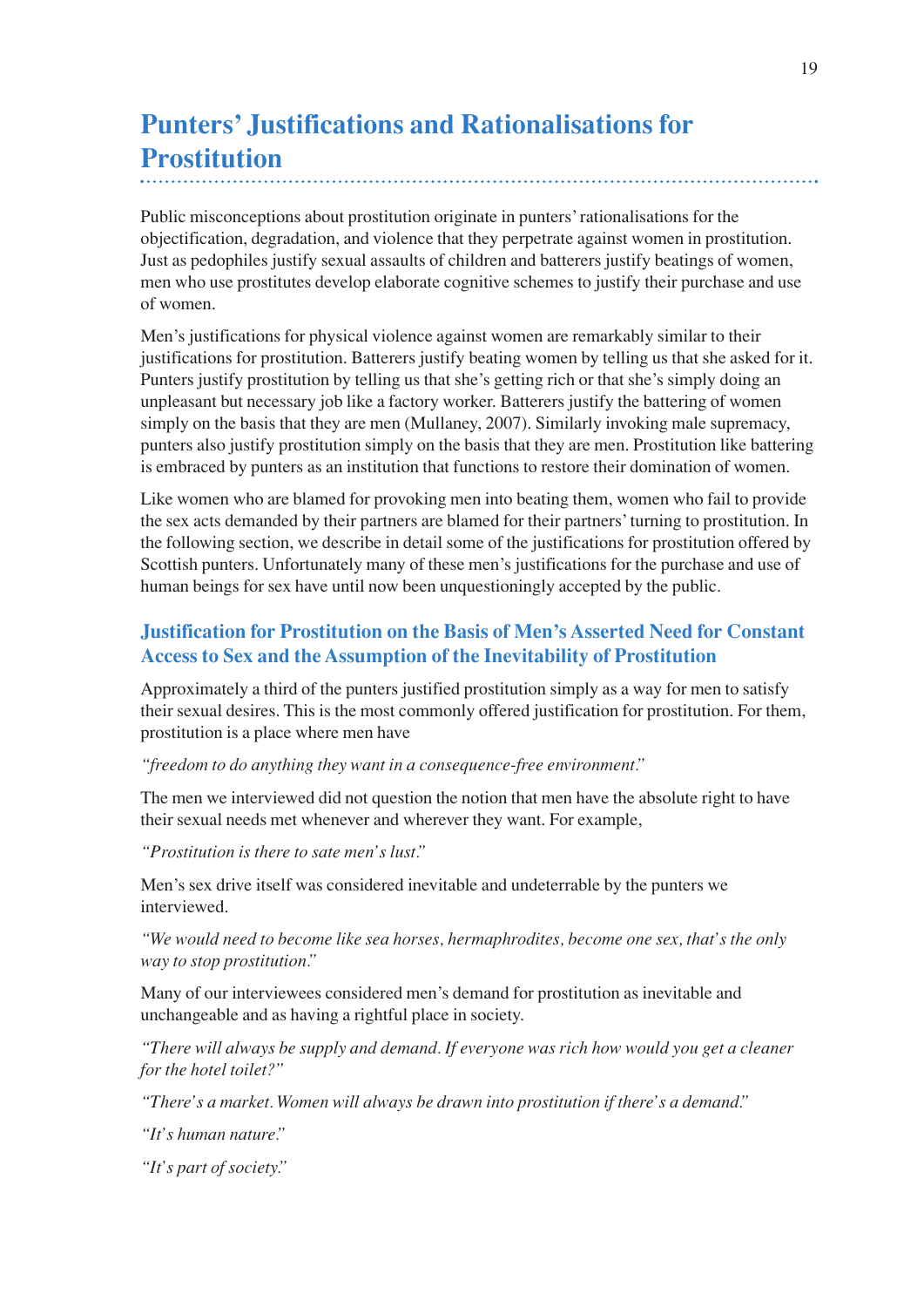*"It's there since beginning of time."*

This view of prostitution as inevitable permitted some interviewees to justify men's abuse of women by reasoning it was due to prostitution's existence as opposed to taking responsibility for its continuation.

*"I think there will always be guys that go to prostitutes … something in the paper about guys that have steak at home, still go out for burgers – because they can, it was there."*

*"If it's going to be there people are still going to use it."*

The Scottish men's views regarding the primacy of men's sexual urges were consistent with other research. For example, 79% of a sample of 60 Australian men who bought sex explained that they had a "strong sex drive" (Xantidis et al, 2000). Swedish researcher Mansson (2001) suggested that as a result of the so-called sexual revolution, men's sexual 'needs' have become even more taken for granted, and men have been strengthened in their conviction that they are entitled to unlimited sexual access to women.

# **Justification for Prostitution as Opportunity to Dominate Women**

The structured interviews were a rich source of information about men's understanding of prostitution. Several men emphasised the pleasure of establishing dominance over women in prostitution.

*"In order to really enjoy prostitution you need to know how to control them."*

*"Prostitution's exciting to the extent you know you've got control."*

*"You need to know how to manipulate and control them – which is easy with street prostitutes – you dangle drink and drugs in front of them."*

A number of our interviewees chatted candidly about how prostitution enabled them to control women.

*"It's a power thing really – being able to get a woman to give you sexual services by handing over money"*

*"Everyone recognises the objectification as part of the business exchange of prostitution."*

*"There is a section of male society that view women in prostitution as property or view women as cheap."*

*"Women are becoming more domineering in the workplace and I think a lot of guys like to have power over women. They use prostitutes and talk bad about them, exercising their power."*

# **Prostitution as Choice versus Prostitution as Coerced**

Almost all (96%) of the punters interviewed in this research stated that to a significant extent (50% or more of the time) prostitution was a consenting act between two adults. 93% agreed with the rationalisation for prostitution that women have the "right" to sell sex, transforming the intrinsically harmful institution of prostitution into a positive human right for prostitutes. In real life however, prostituting women are clear that they prefer the "right" to escape prostitution (Farley et al., 2003).

While on the one hand asserting that prostitution was a choice for the women in it, the punters simultaneously held diametrically opposing attitudes about prostitution; 73% observed that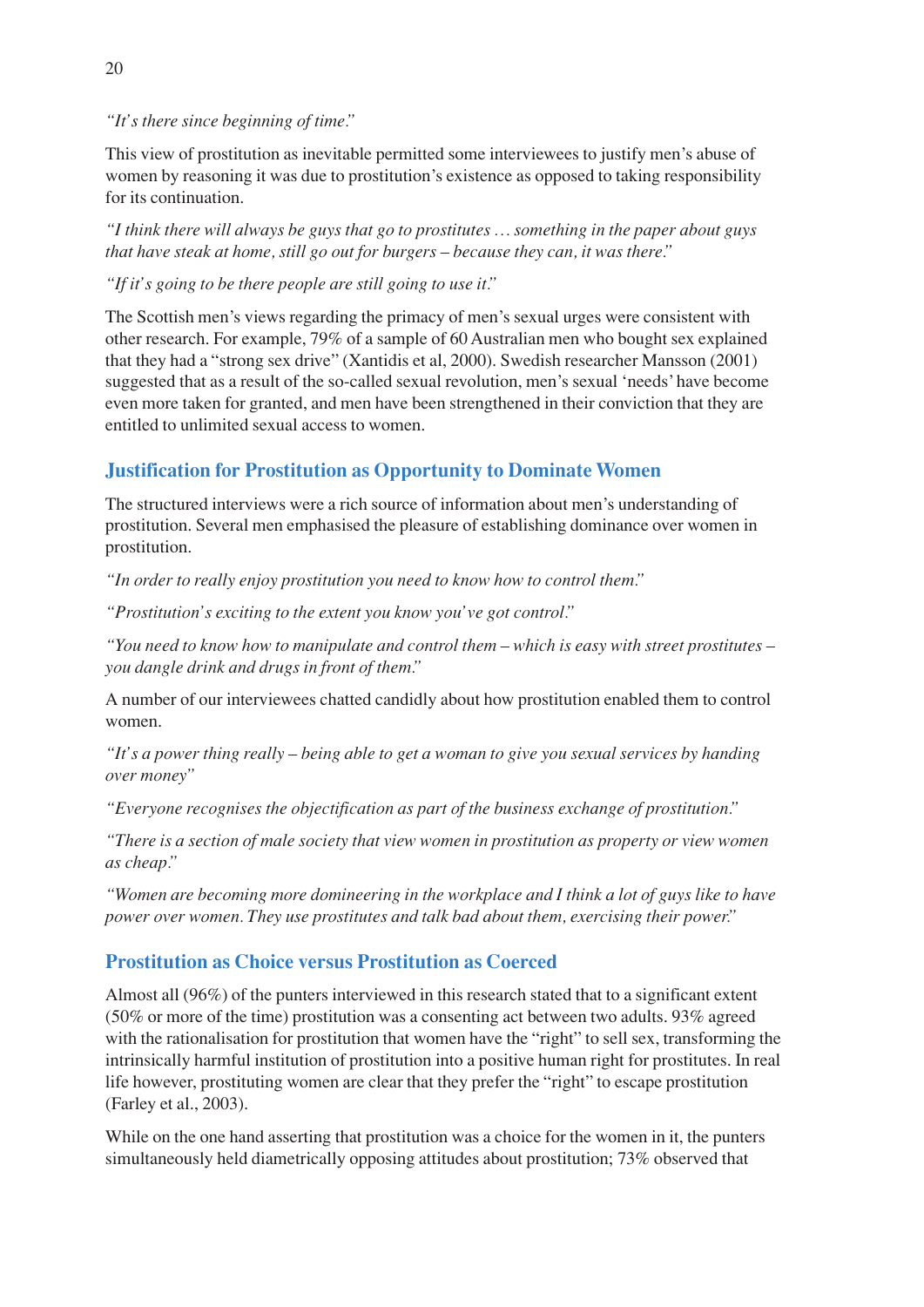women prostitute strictly out of economic necessity and 85% acknowledged that women did not enjoy the sex of prostitution.

In another contradiction, 71% of our interviewees stated that prostitution should be treated like any other business. At the same time 42% believed that prostitution lowers the moral standards of the community. Throughout our interviews with these men, we noted many such dramatic inconsistencies in their thinking. These contradictions are important because they may be points of entry for future prostitution prevention programmes.

The 110 punters in Scotland were deeply conflicted regarding whether or not prostitution was a choice. The following quotes highlight these contradictions. Many were committed to the falsehood that prostitution is a job choice for women in prostitution.

*"They're just doing a job. It's not a hard job – they enjoy it, they make money."*

*"They made the jump to do it overtly. They say to themselves: I'm going to choose that for a job."*

*"It's a service they provide – for example a joiner can use his hands to produce something with wood, that's a service. If a woman can use part of her body, that's a service, too."*

Some men explained that they used women in prostitution because the prostitutes themselves chose it. For example

*"They choose to have people pay for sex with them; most women don't."*

Similar findings come from other research studies where men who buy sex also declared that the purchase of sex – a commercial enterprise – was a mutually beneficial, mutually enjoyable experience (Plumridge 1997b). One of our interviewees constructed mutuality in the prostitution transaction as follows.

*"It has to do with desire – the male's in the main – and the female's business acumen."*

# **Prostitution Justified because Punters Declare that Prostitutes are Qualitatively Different From Other Women**

The punters interviewed by our research team attributed personal characteristics to prostitutes that enabled the punters to justify prostitution. For example some men described women in prostitution as *"free-spirited"* or as people who were comfortable having lots of sex. One man ominously proposed that prostitutes are fatally flawed and somehow *"morally different"* from other women. Another suggested that women in prostitution are more materialistic than other women, a typical victim-blaming maneuver. Employing a classic and brutally judgmental double standard that divided "good" and "bad" women, one punter said,

*"If you found out your girlfriend was an ex-prostitute that would be bad."*

In order to justify prostitution, punters declare that prostitutes like the sex of prostitution and that they are more sexually liberated than other women.

*"Prostitutes are more open and honest about their aims and objectives. They are probably very comfy with their bodies."*

28% of our interviewees stated that prostitutes enjoy prostitution, but 85% at the same time told us that prostitutes do *not* enter prostitution because they like sex.

Against common sense, the punters we interviewed insisted that the women they bought for sex were sexually satisfied by the punters' sexual performances. Half (49%) of the men deluded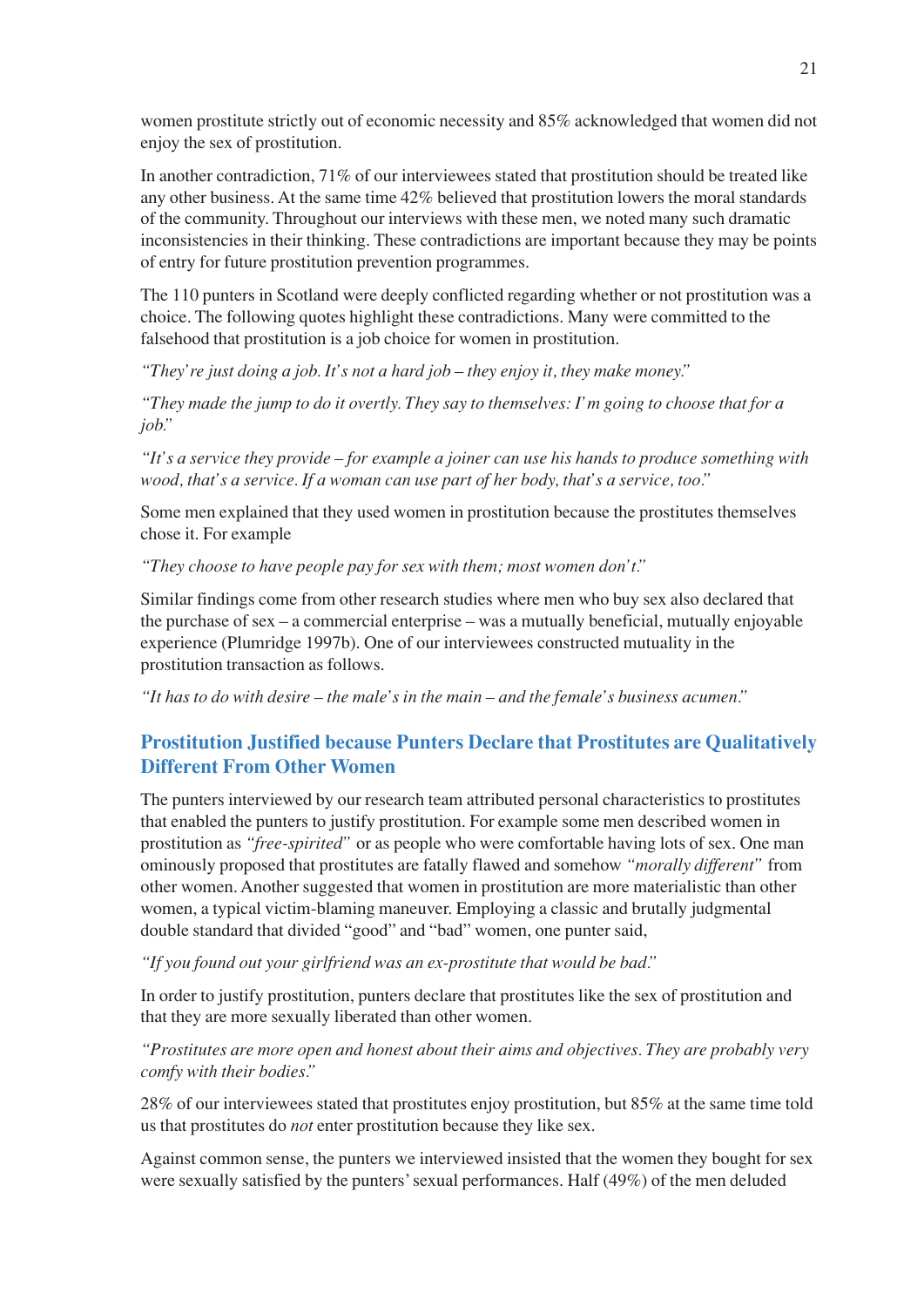themselves that the prostitutes they purchased were sexually satisfied 50%–100% of the time. In fact, nothing could be farther from the truth.

Despite the fact that the sex of prostitution has been described as "paid rape" by survivors, other researchers have also found that punters insist that women enjoy the sex of prostitution. Most of Plumridge's New Zealand interviewees (1997a) believed that the women enjoyed prostitution and were not faking sexual pleasure. This opinion was deeply rooted and entrenched. With prostituted women themselves interviewing punters, Plumridge (1997b) noted that men retain their conviction that women enjoy the sex of prostitution even when confronted by contradictory evidence, such as a woman telling the punter, "No, I did not enjoy that."

The experience of having to acquiesce to unwanted sex in order to survive economically results in psychological damage. This fact has been established via many studies that document depression, posttraumatic stress disorder, anxiety disorders, dissociative disorders, and bipolar disorder in women in prostitution. (McKeganey, 2006, Routes Out of Prostitution Intervention Team, 2004, Farley et al., 2003) Articulating the appearance of choice but with underlying coercion, women have described prostitution as "paid rape" and "volunteer slavery." These conditions exist in prostitution regardless of its legal status or its location on the street, in a massage brothel, in a lap dance club, a flat, or in a business class hotel. In order to endure the unwanted sex, women dissociate either by emotionally distancing themselves from the reality of prostitution or by use of drugs and alcohol.

Having carefully observed the women's dissociative symptoms, several punters told us that they believed that the capacity to detach or "switch off," differentiated prostitutes from other women.

*"It has negative effects therefore you pigeon hole your whole life – separate it from work life. They put what they do to the back of their mind – they couldn't exist otherwise as a prostitute 24 hours a day"*

*"She'll end up drinking and doing drugs just to get all those things out her head. Circumstances are forcing her to do it."*

None of these men described the women's dissociation as symptomatic evidence of prostitution's harm although dissociation is a psychological defense commonly used by people who are suffering from unbearable and inescapable stress.

Men who buy sex are not the only members of the community who fail to acknowledge the psychological damage from prostitution. Over the years, the Women's Support Project has offered trainings and public education about prostitution. We have learned that although people can grasp that there are many physical health risks inherent to prostitution, most have not considered the adverse psychological impact of the unwanted and rape like sex of prostitution. Increasing the public's awareness regarding the lasting psychological damage of unwanted sex is an important component of any prostitution prevention programme.4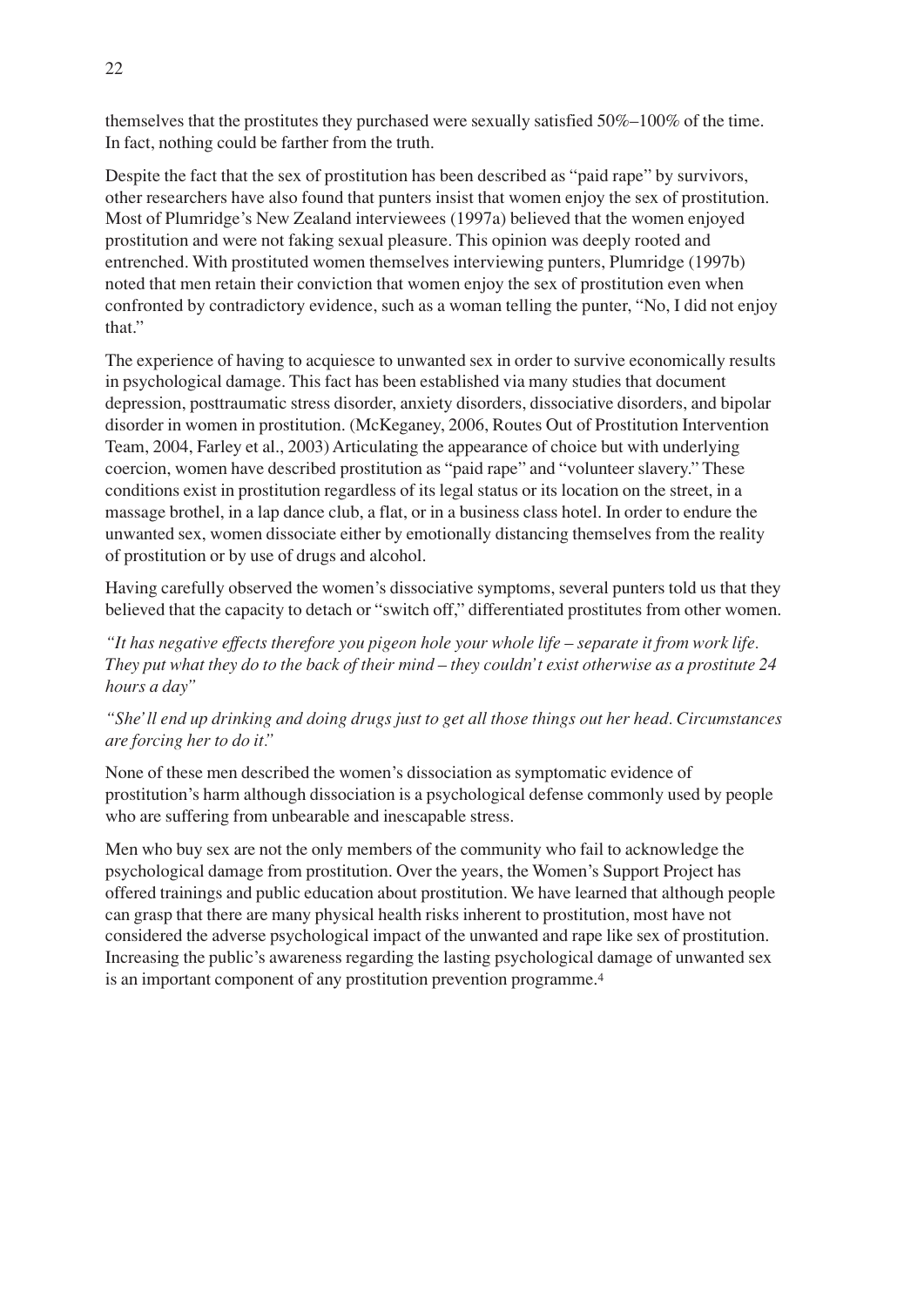# **Prostitution Justified as Rape Prevention ("Catharsis Theory")**

Several of the punters explained that if men's sexual needs were not met then rape was inevitable. They reasoned that if prostitution did not exist then some men would rape women who were not prostitutes. While none admitted that they themselves would rape, they were adamant that other men were incapable of controlling their impulse to sexual predation.

A significant number of the punters subscribed to the catharsis theory of rape and prostitution. This theory posits an inverse relationship between prostitution and rape. 41% of our interviewees believed that the availability of prostitutes makes the rape of other women less likely.

*"People who might be tempted to commit a sexual crime could get rid of their frustration if they can go with a prostitute."*

Another man said *"Prostitution keeps a lot of people off the street who might otherwise attack women, such as shy people with no confidence."*

Chillingly, one man stated, *"Men decide to use a prostitute as a surrogate instead of getting sex through subterfuge or force."*

A slightly veiled version of this theory was also expressed: *"There will never be an end to prostitution; if men are looking for sex then* someone *is going to provide it."*

There is no evidence supporting the theory that prostitution prevents rape. Rape rate statistics from the U.S. raise the possibility that there may even be a positive association between legal prostitution in Nevada and higher rape rates in that state. The Nevada rate of rape was higher than the U.S. average and it was significantly higher than rates of rape in several more populous U.S. states – California, New York and New Jersey. Official rape rates in Las Vegas and Reno, Nevada, were significantly higher than rape rates in other U.S. tourist destinations such as New York, Los Angeles, and San Francisco, where prostitution is not legalised.5

The notion that men are not responsible for violence, rape, or sexual exploitation if their sexual expectations are unmet has been promoted with respect to rape and incest, as well as prostitution. Some social scientists define the purchase of women in prostitution as normal, maintaining that men's prostitution behaviour is simply part of human nature. This definition of normalcy is then reflected in public policy that defines prostitution as a form of labour (sex work) where prostitution is considered an unpleasant job but not different from other kinds of unpleasant jobs, like factory work. From this perspective prostituted women are viewed as "simply another category of workers with special problems and needs" (Bullough & Bullough, 1996). The notion that prostitution is work tends to make its harm invisible.

Decades of research indicate that sexual violence is a cultural phenomenon rather than a result of individual psychopathology (Davis, Parks & Cohen 2006; Lee, Guy, Perry et al 2007). Recent sexual violence prevention programs have used community-based approaches including educational campaigns, and community prevention strategies (Lee et al, 2007). Since sexual violence is a result of social and cultural forces, it is necessary to create a change in cultural norms so that sexual violence such as prostitution is excluded from the mainstream.

Blaming their non-prostitute sex partners for causing them to seek out prostitutes, some of the punters interviewed in Glasgow and Edinburgh told us that prostitution provided them with sex acts that they could not obtain from their wives, girlfriends, or non-prostitute sex partners. They specifically mentioned that they sought anal sex, corporal punishment, sadism and masochism, and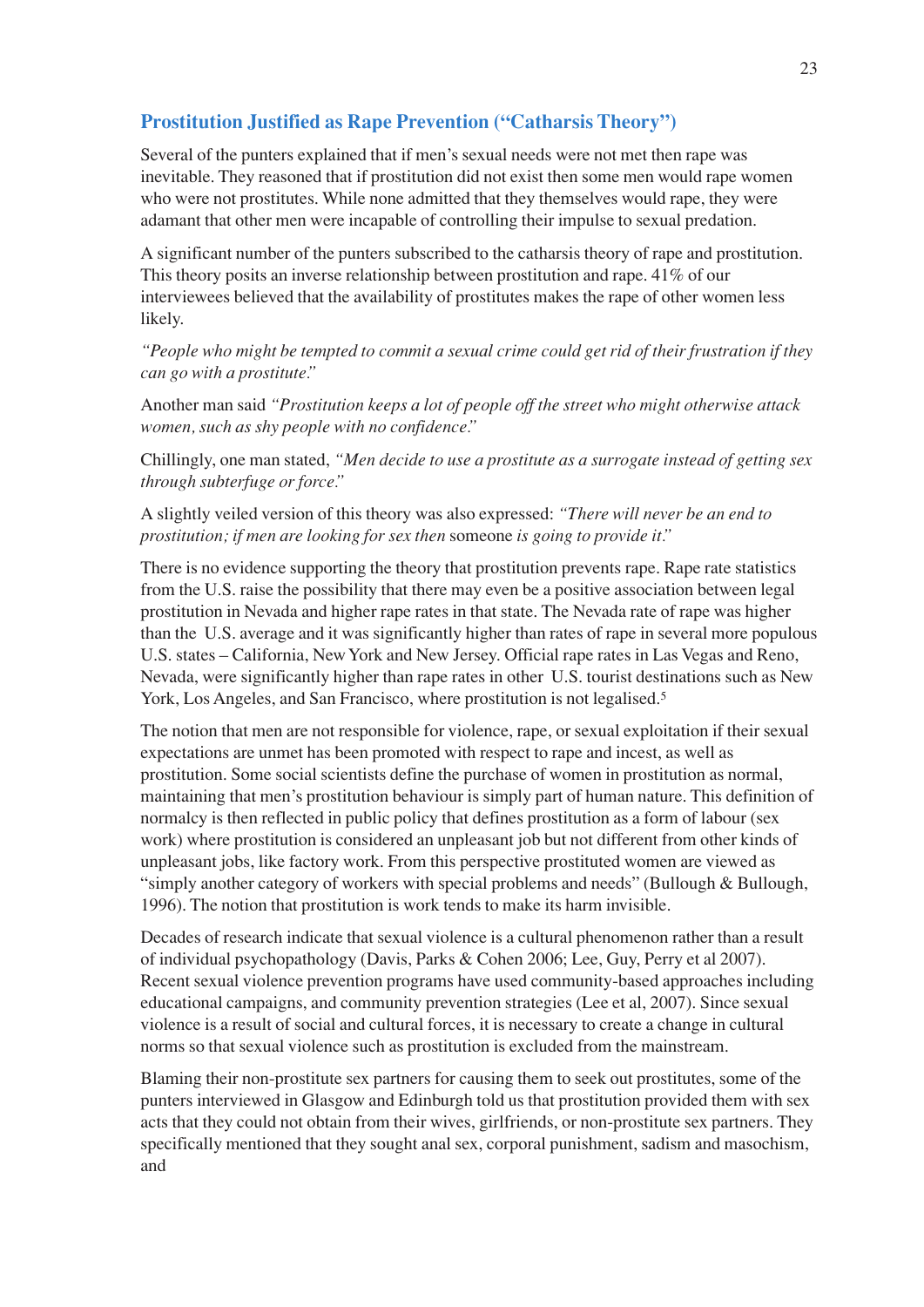*"things you wouldn't dare ask a normal female for – a female that's not a prostitute, that's not offering sex for cash."*

79% of the punters told us that it was easier for them to ask a prostitute to perform certain sex acts than to ask their regular partner. Most frequently, these sex acts tended to be oral and anal sex.

Other researchers have found that men search for sex acts that they can't obtain from their regular partners (McKeganey, 1994; Plumridge et al, 1997). Pointing out the role of pornography in guiding his sexual preferences, one punter clarified the relation between pornography and prostitution.

*"Some guys watch a lot of pornography and expect their partners to perform certain acts. They'll either pressure their partner to a certain point or then go and get what they want."*

## **Responses to 'What changes would have to take place in order to end prostitution?'**

The men struggled with an open-ended question about what it would take to end prostitution. Many were stumped, declaring that prostitution would never end, even that it would take *"Armageddon"* to end prostitution. Like a mantra, they repeated, *"It's the oldest profession,"* suggesting that the historical existence of a phenomenon justified its continuation. Yet these men would not be likely to justify murder simply because murder has been around for a long time.

Unable to think beyond the conceptual limits of their entitlement to sex, other punters told us that in order to stop the institution of prostitution, all women would have to function as prostitutes.

*"Women would have to be available for sex at any opportunity, whenever men wanted it."*

#### *"You'd have to invent women sex robots."*

Some of the men we interviewed were aware of the root causes of prostitution. A third (34%) stated that prostitution is based on the subordination of women. A slightly greater percentage (39%) acknowledged that prostitution is sexual exploitation. Some men clearly understood the relation between prostitution and sex inequality, although most failed to describe their own contributions to the exploitation of women in prostitution.

*"Prostitution has to do with women's position in the economy; women are not as valued. Maybe for some, prostitution's the only way to earn a certain amount of money."*

Several men mentioned male violence as precipitant to women's entry into prostitution. They noted the role of childhood sexual abuse and also the role of abusive adult partners who pimped them into prostitution. Despite their insights into the women's vulnerabilities, this did not stop them from buying sex.

#### *"A lot of boyfriends have them out doing it, beating them up. Lassies go out because they're scared, and they have nowhere else to turn to."*

A number of men understood that major social change would be necessary in order to eliminate prostitution. They listed the following as essential: the eradication of poverty, promotion of sex equality, and programmes for women currently prostituting. A number of the interviewees had an awareness of the relationship between sex inequality and prostitution: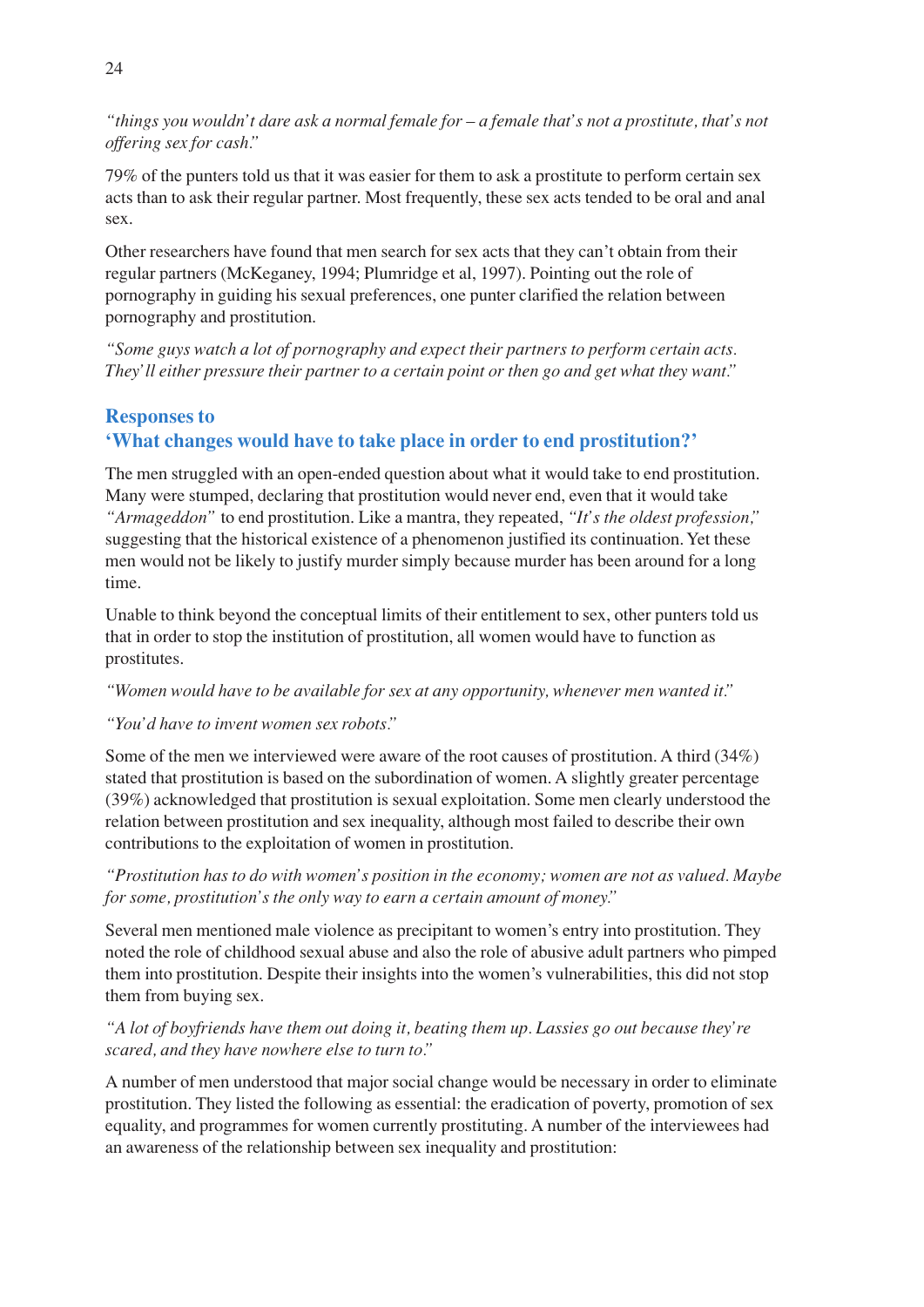*"I have no idea about how to end prostitution but I think it's to do with inequality. I think some men find prostitution empowering – they feel like they're buying a woman. It would take total equality between men and women. We're meant to be equal but socially we're not – women are still looked down on."*

*"We'd need better job opportunities and prospects for women. Better education for men and women. It's a patriarchal society. Women would have to be treated more as equals, have more say."*

*"Prostitution could end if there was less poverty, social exclusion, and if attitudes changed towards women."*

*"How do you expect a woman to bring up a child with the money the government provides, it's ridiculous."*

*"A better social security system especially for mums with two kids, maybe get her into training so she can get a better job, one with a future. Try and help the drug addicts if they want to help themselves. This country's got a bad attitude to prostitutes in general, seeing them as diseased and addicted but some are just women with a couple of kids and that's the only way to make that much money, prostitution brings in much more than working in a bar."*

*"I think they'd have to devise a programme for prostitutes to provide alternatives to prostitution."*

Several men alleged that they would tell other men that prostitution had not been a positive experience.

*"At the beginning, it's exciting to have a choice and to know you'll get sex but you'll learn it's not that great as you get older."*

*"It's nothing other than a release, an expensive one. It's a bit degrading on both accounts. I would tell them to consider what they were doing. It's an empty experience."*

*"It's sleazy, you feel bad afterwards, maybe not that night. It's just using someone and messing with their feelings. I wouldn't advise it."*

*"It's not all it's cracked up to be. I was divorced, insecure, unstable. I thought that going with prostitutes would be a solution but it wasn't. My friends were also bachelors – prostitution was part of the social scene from 4pm to 4am. One pal said, 'I go for dinner and then I get them early, when they're fresh.'He reasoned that later on the women would be worn out."*

Two men told us that men do not talk honestly with each other about prostitution.

*"Most guys exaggerate, telling each other prostitution's great. I would lie [also] because it's not great."*

A second man stated, *"I don't know anyone who goes into detail about it, except prices."*

#### **Punters' Opinions on Legal or Decriminalised Prostitution**

Historically in Europe, regulation of prostitution was actively promoted by coalitions of military administrators and conservative politicians, often with the tacit approval of dominant religious organisations. Those advocating legalisation – like many of the punters interviewed for this research – assumed that men were not capable of attaining sexual continence. They therefore sought contexts (prostitution) in which men could buy sex – assuming incorrectly that legal prostitution is disease-free prostitution and that legal prostitution would preserve men's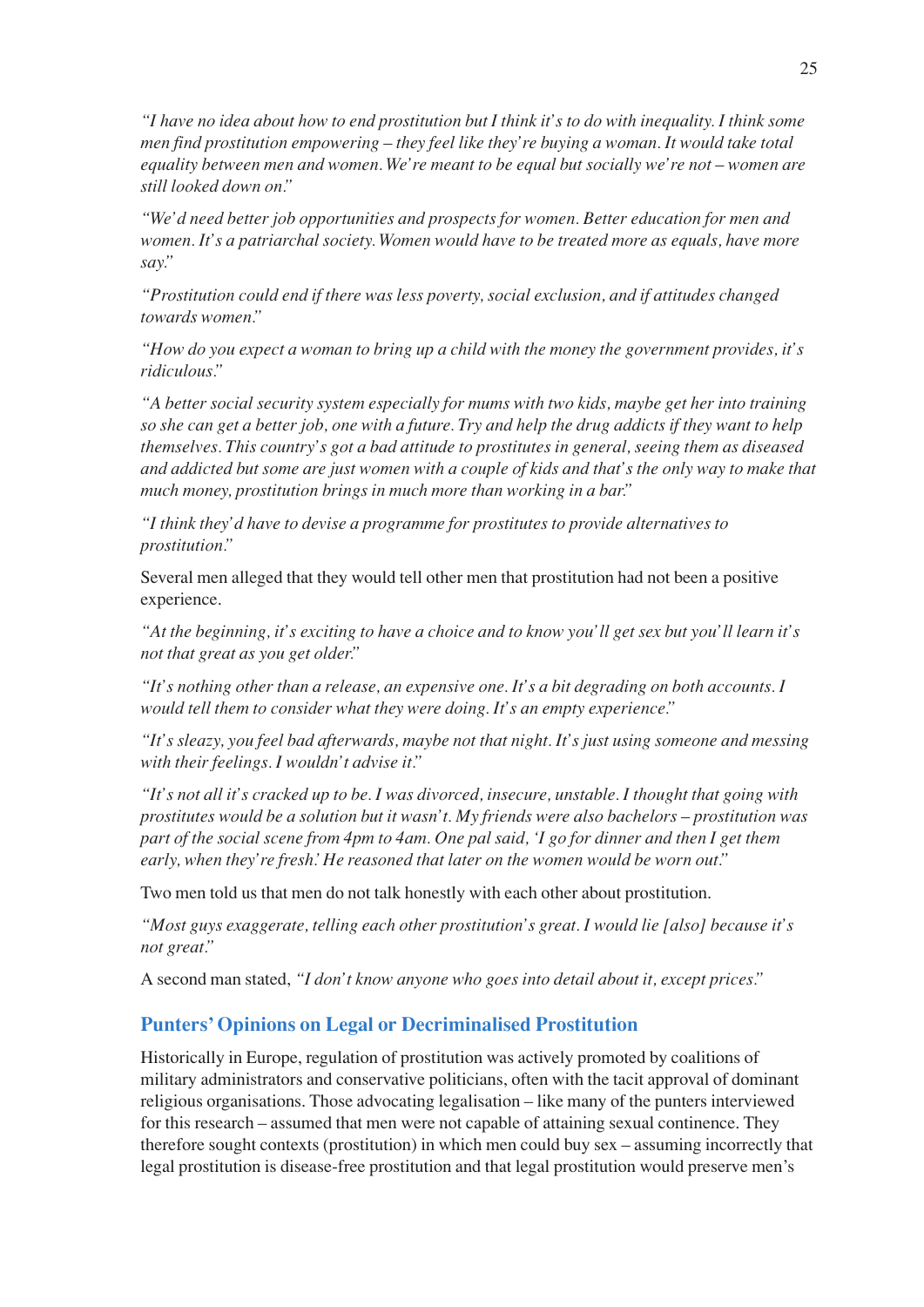sexual health (Limoncelli, 2006). Today's attempts to legalise prostitution make the similar assumption that men are inevitably sexually incontinent. Self-interested, most of the punters we interviewed recommended legalising or decriminalising prostitution because it would spare them the social embarrassment or the inconvenience or the negative legal consequences of buying sex.

While a majority of the men we interviewed were aware that women were not in prostitution by choice, nonetheless they favored legalisation (94%) or decriminalisation (89%) of prostitution. In a profoundly self-serving way, these men maintained that legalisation would somehow miraculously remove the harm of prostitution.

*"I'm assuming that if it's legal, no-one would have to work there unless they really wanted to,"* reasoned one punter.

In spite of their advocacy for legal prostitution and in spite of the fact that 67% would not object if their sons went to brothels – only 14% of these punters felt that it would be acceptable for their daughters to grow up to be prostitutes. One wonders whose daughters they think their sons will buy.

One man wistfully commented, *"I wish they would build a centre where people would know they could come and get them."*

On the other hand, another interviewee commented, *"Legalising prostitution could also be very bad – it creates a bad name for a city."*

As a result of eleven years of offering training and awareness-raising about prostitution, the Women's Support Project has learned that many members of the community share the punters' fantasy that legalisation of prostitution would improve conditions for women. Information regarding the harmful effects of legal as well as illegal prostitution is an essential component of a comprehensive prostitution prevention programme.6 Education regarding the harm of buying sex in someone else's country is also important, given the globalisation of today's world and the fact that more than half of the punters we interviewed used women outside UK for prostitution.

# **What Would Deter These Punters From Buying Sex**

59% of the men we interviewed in Scotland stated that, to some degree, they had feelings of guilt, shame, or badness regarding their use of women in prostitution. There are opportunities for intervention, education, and prevention of prostitution even with men who are currently using women in prostitution.

We asked these 110 men what might deter them from using a woman in prostitution. We offered a list of consequences including legal penalties, financial penalties, public exposure, jail time, registration as a sex offender, and attending an education programme.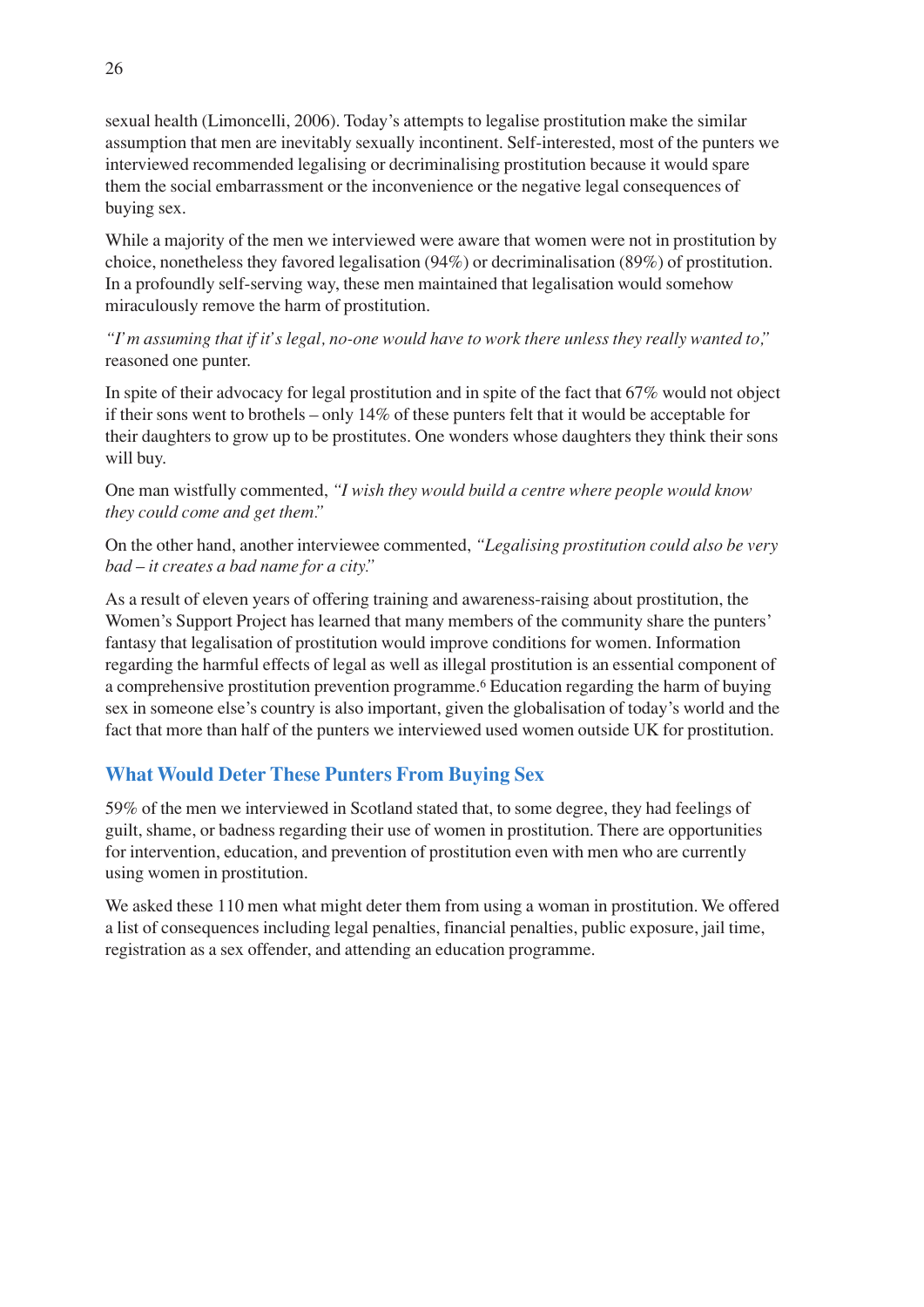| Being added to a sex offender registry                                                                | 89%    |
|-------------------------------------------------------------------------------------------------------|--------|
| Having your picture and/or name on a billboard                                                        | 86%    |
| Having your picture and/or name in the local newspaper                                                | 84%    |
| Having to spend time in jail                                                                          | 79%    |
| Having your picture and/or name posted on the internet                                                | 78%    |
| A letter being sent to your family saying you were arrested for soliciting<br>a woman in prostitution | $77\%$ |
| Greater criminal penalty                                                                              | 72%    |
| Having your car impounded                                                                             | 70%    |
| Higher monetary fine                                                                                  | 69%    |
| Required to attend an educational program for men who buy prostitutes                                 | 56%    |

**Table 7. What Would Deter Men in Scotland from Buying Sex**

The men's responses suggest that there are a number of equally effective alternatives that would reduce men's demand for prostitution, if legal sanctions were enforced. These include being publicly named as a sex offender, being publicly exposed via billboard, newspaper, Internet, or letter to his family. Jail time, higher fines and greater criminal penalties would also deter these men from buying sex if, and only if, they were convinced that laws would actually be enforced.

The punters understand that activities around prostitution, such as soliciting, are illegal. Nonetheless, in Scotland, United States and elsewhere, men who buy sex depend on the fact that existing laws will not be enforced. Regardless of Scotland's prostitution policy and laws, many men simply did not think that police or politicians would enforce the law. As one punter explained,

#### *"If I thought any of those things were really going to happen it would be a deterrent."*

Another told us, *"I wouldn't like to get caught but I'll go on the lack of probability of getting caught. If I got caught so would half the male population."*

A number of men were skeptical about there being any effective deterrent, yet at the same time they acknowledged that the possibility of criminalisation deterred them. One man commented that he only bought sex where prostitution was legal.

*"I don't do it here because it's not legal."*

Another man stated that no deterrent would work but at the same time said that he did not use prostitutes in Scotland since it was illegal and he wanted a clean criminal record.

# **Classifying Prostitution as a Sexual Offence and Other Public Exposure**

89% of our interviewees told us that being placed on a registry of sex offenders would deter them. Naming men who buy prostitutes as sex offenders would – with just two words – remove the glamour from buying sex, instead categorising punters as sexual predators. This naming is important since it places men who buy sex in the same category as rapists, pedophiles and other social undesirables. Many of our interviewees were ambivalent about their purchase of sex, feeling both attracted to and repulsed by it. To name them as sex offenders would send a strong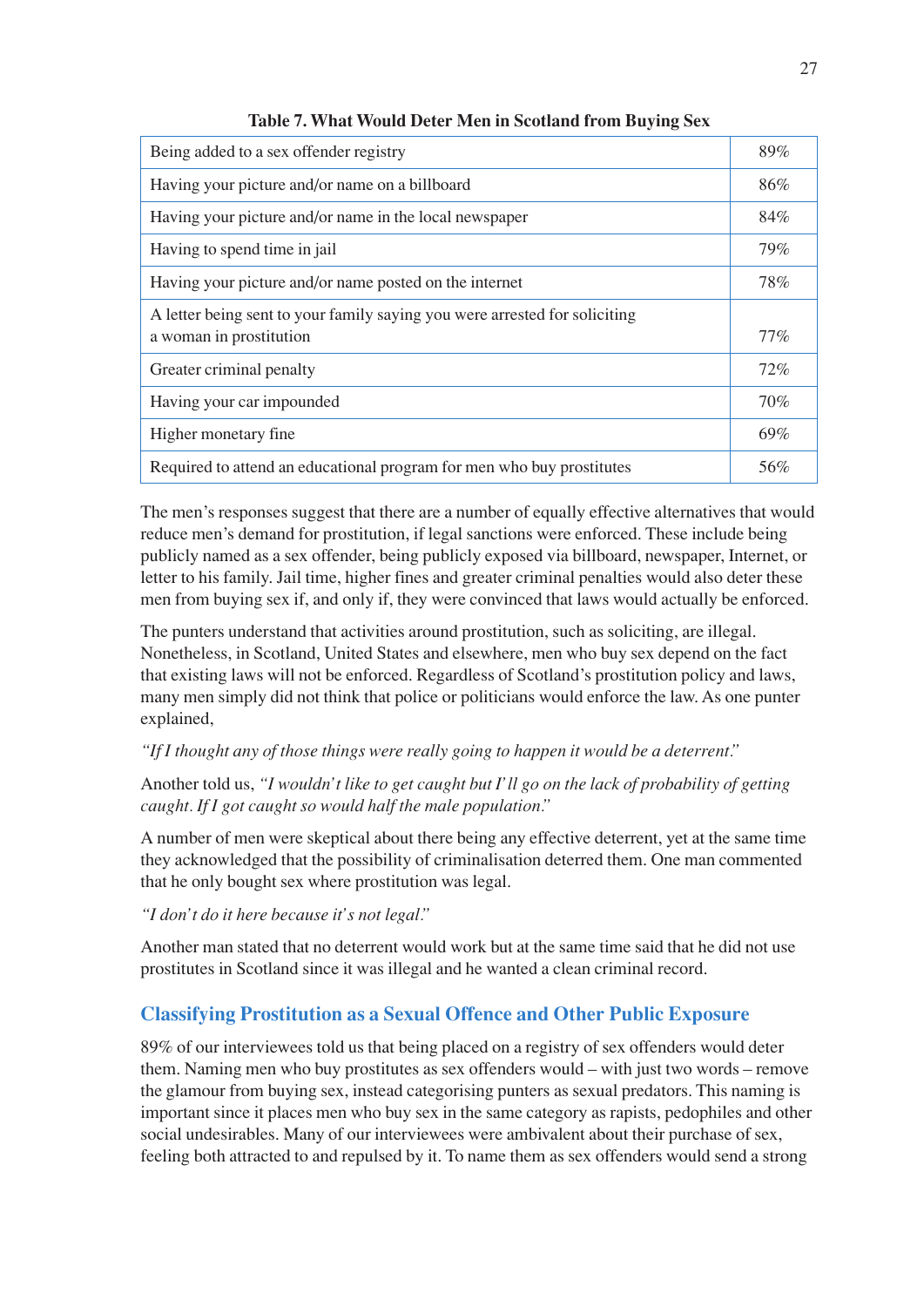message and reinforce their already-existing knowledge of the harm they perpetrate, which they struggle to deny.

77%–86% of the men said that they would be deterred by public exposure such as having their photos or names posted on the Internet, in the local newspaper or on a billboard.

*"You can buy a lot of things but you can't buy your reputation – losing your reputation is the biggest deterrent,"* one punter explained.

While many feared that their wives or girlfriends would find out about their visits to prostitutes, this appears not to have operated as a deterrent so long as there is little risk of wives and families finding out. One man indicated that the threat of public exposure had been enough to change his behaviour.

*"The police came and said move out or we'll get your number plate and write to your wife. That was the last time I went. It was a strong deterrent for me."*

Women who are prostituting in Scotland tell us that men buy sex during tea breaks and lunch hours, often using company vehicles. Several men stated that they would be deterred from buying women for prostitution purposes if their employers discovered their prostitution activities. For example, *"losing respect in a working environment"* was a deterrent to one man.

# **Criminal Penalties Including Time in Jail**

69–79% of the punters we interviewed stated that they would be deterred by greater criminal penalties, such as a greater monetary fine, having a car impounded, or jail time. Some of the men suggested that a combination of criminal sanctions and public exposure would be most effective.

Most of the men told us that any amount of jail time would deter them.

*"An hour would be enough."*

Another recommended, *"Zero tolerance – police everywhere"*.

One man suggested harsh penalties: *"Maybe a minimal jail sentence of two years for the clients if caught soliciting."*

Another man suggested a combination of penalties, *"Some guys have plenty money so a big fine might be nothing to them. They should get a warning first time, than public exposure and a heavy fine."*

In similar findings, Brewer, Potterat and colleagues (2006) found that arrest deterred 70% of men from buying women in prostitution a second time. In an extensive analysis of data from one U.S. city, they concluded, just as our interviewees in Scotland did, that arrest was a powerful factor in deterring men from using women in prostitution.

# **Prostitution Education Programmes.**

Only 56% of the men we interviewed told us that being required to attend an educational program for men who buy prostitutes would deter them. This is consistent with anecdotal reports from other countries. Our findings here reflect what has been learned from decades of legal and social attempts to deter batterers. Counseling and educating alone do not deter men who batter. It is necessary to combine educational approaches with strong legal or social consequences such as jail time (Stubbs, 2007). For example, a study of homicides of battered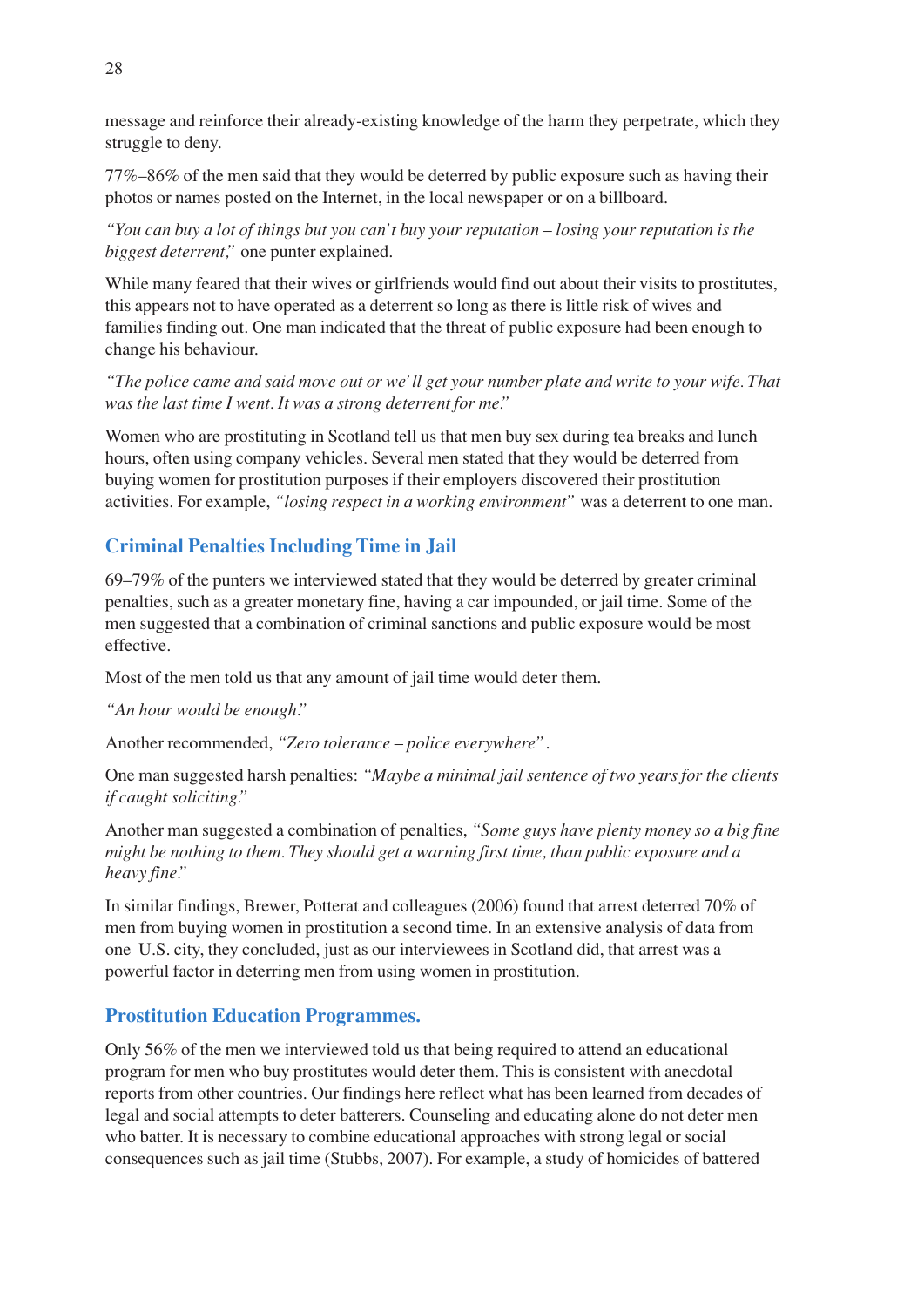women found that previous arrest of the abuser was a protective factor against homicide of women by an intimate partner (Campbell et al., 2003).

Unless didactic programmes are combined with sophisticated role modeling and participant behaviour enactments that challenge men's acceptance of prostitution, educational programmes are not likely to produce their intended results. Katz (2006) described the effectiveness of teaching men to become empowered bystanders in confronting sexist abuse and violence such as prostitution. Using a mentoring program among college-aged male athletes, the program taught men specific techniques of countering peer pressure to commit acts of violence against women.

We recommend that education programmes be offered in addition to, rather than as an alternative to, legal sanctions. Given the significantly large numbers of interviewees who told us that they would be deterred by actively enforced criminal penalties and by public exposure, education programmes would be most effective post-court.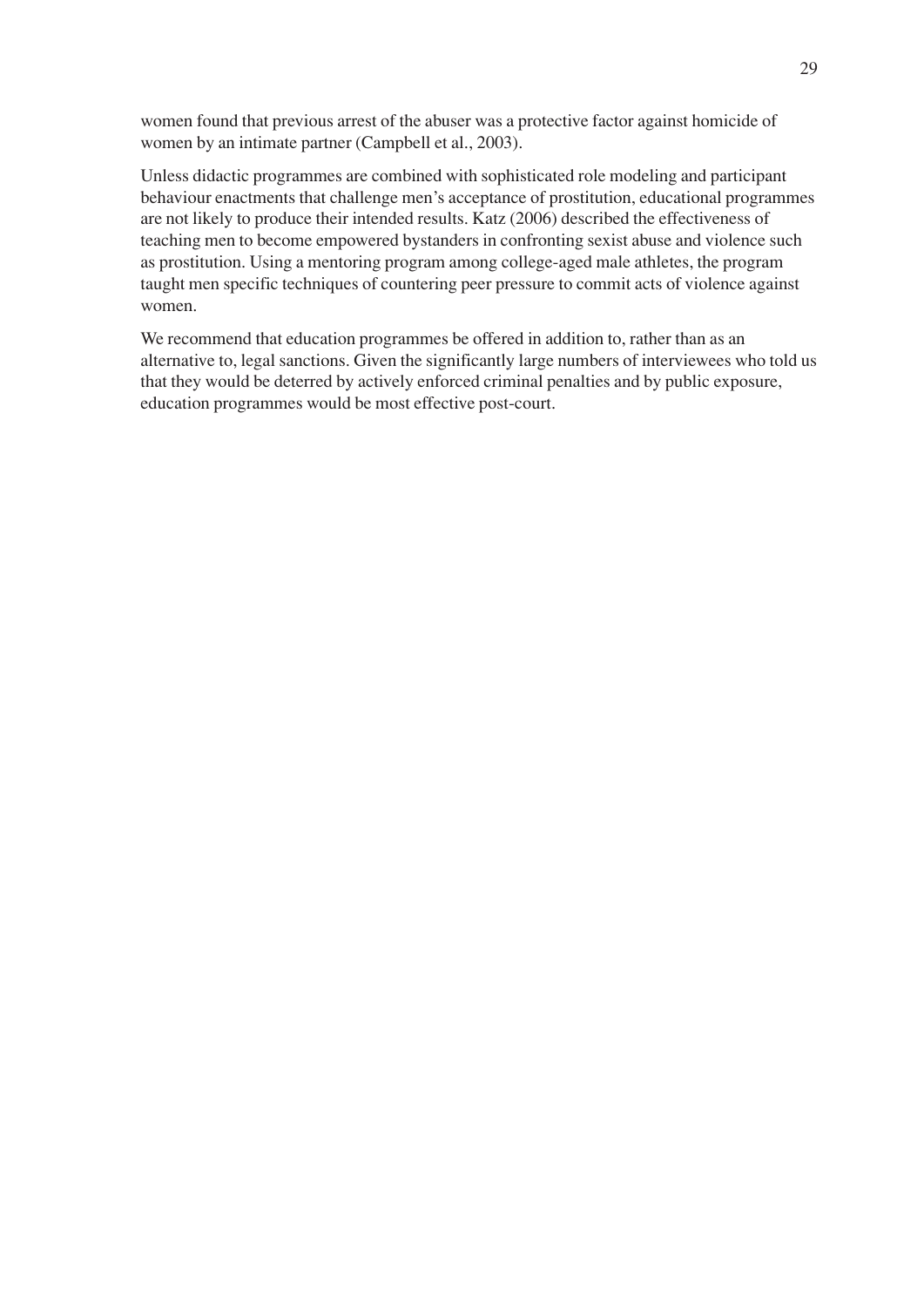# **Conclusion**

Once viewed as a form of violence against women stemming from sex inequality, prostitution is best understood as a transaction in which there are two roles: exploiter/predator and victim/prey. Since there is a vast power differential between the punter and the woman he buys in terms of her poverty, social status, abuse history, and often immigration status, the women (or men) who are purchased in prostitution would not be categorised as criminals because they are victims.

The Prostitution (Public Places) (Scotland) Act of 2007 is the first Scottish legislation that challenges men's demand for purchased sex. This legislation makes it an offence to solicit or loiter in a public place for the purpose of obtaining the services of a person engaged in prostitution. Thus men convicted of buying sex can be easily identified via criminal databases. However this legislation does not sit within Scottish Legislation on sexual offences and women continue to be criminalised for soliciting or loitering for the purposes of prostitution.

At the time of this writing (March 2008) there have been calls for both the Scottish and the UK governments to adopt the Swedish model to prevent and combat prostitution and trafficking. Acknowledging the enormous social injustice and harms intrinsic to prostitution, the Swedish legislation criminalises punters, pimps and traffickers. Those who are bought for prostitution are understood by the Swedish Parliament to be victims regardless of whether or not they were overtly physically coerced or whether they were emotionally coerced by prior sexual assault, abandonment, brainwashing by pimps or whether they were coerced by a sexist or racist lack of job alternatives, or coerced into prostitution by poverty. While those buying and selling sex are arrested, women in prostitution are not criminalised in Sweden. Instead, they are offered social services similar to those offered by the Routes Out Project in Glasgow (Bindel, 2004).

Swedish police statistics indicate that there has been a dramatic decline in prostitution since the law went into effect. "We have significantly less prostitution than our neighboring countries," a Stockholm police officer stated. (Anwar, 2007) Two years after the Swedish law's passage, a government taskforce reported that there was a 50% decrease in the number of women prostituting and a 75% decrease in the number men who bought sex. According to the Swedish National Rapporteur on Trafficking the law that prohibits the purchase of sexual services has "a direct and positive effect in limiting the trafficking in human beings for sexual purposes to Sweden" (Ekberg, 2004).

Laws affect cultural practices. The Swedish law has a social impact on the way prostitution is viewed by its citizens. The 1999 Swedish law " is a concrete and tangible expression of the belief that in Sweden women and children are not for sale. It effectively dispels men's selfassumed right to buy women and children for prostitution." (Ekberg, 2004).

In addition to imposing serious legal consequences on men's purchase of sex, we at the same time need to increase the public's understanding of why prostitution is harmful in and of itself, and to ensure that prostitution is regarded as predatory and sexually exploitative behaviour rather than sexual behaviour. Ultimately, the effectiveness of any criminal justice program depends on the community's understanding of the issues and its commitment to justice for prostituted women and children. Its success also depends on the willingness of police departments to enforce laws that have been passed (Moe, 2007).

Additional research on men who buy sex is needed. Because of their need to minimise the harms of prostitution and thereby justify its existence, and because of the punters' desire for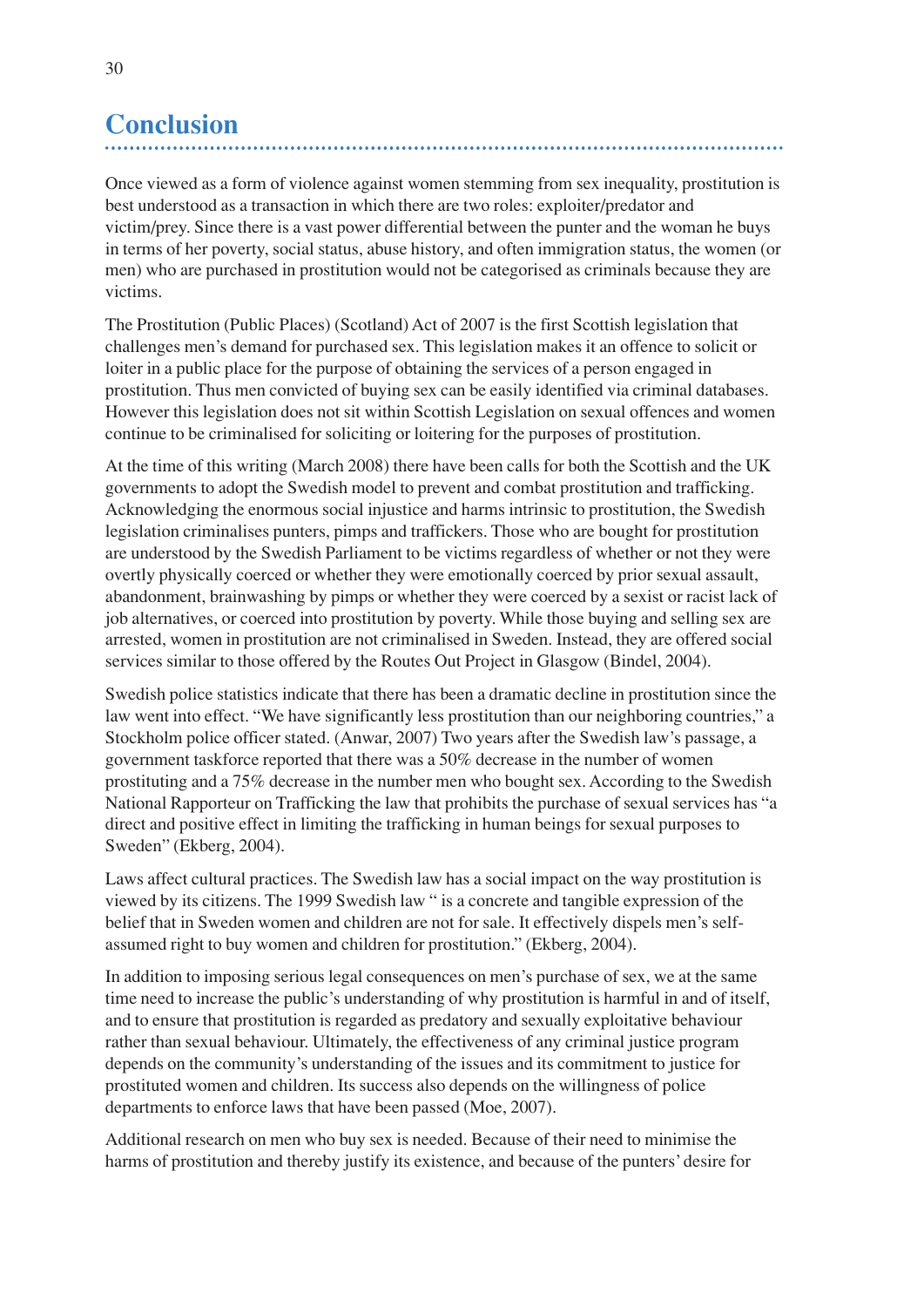social invisibility, we are confident that the statistics in this Report are conservative and are likely underestimates of, for example, the men's frequency of using prostitutes, their violence, and their misogyny.

Using this report, and additional information from this research database, prostitution prevention programmes, including some aimed specifically at young men in schools and colleges, can be initiated. We remain cautiously optimistic regarding men's capacity for change.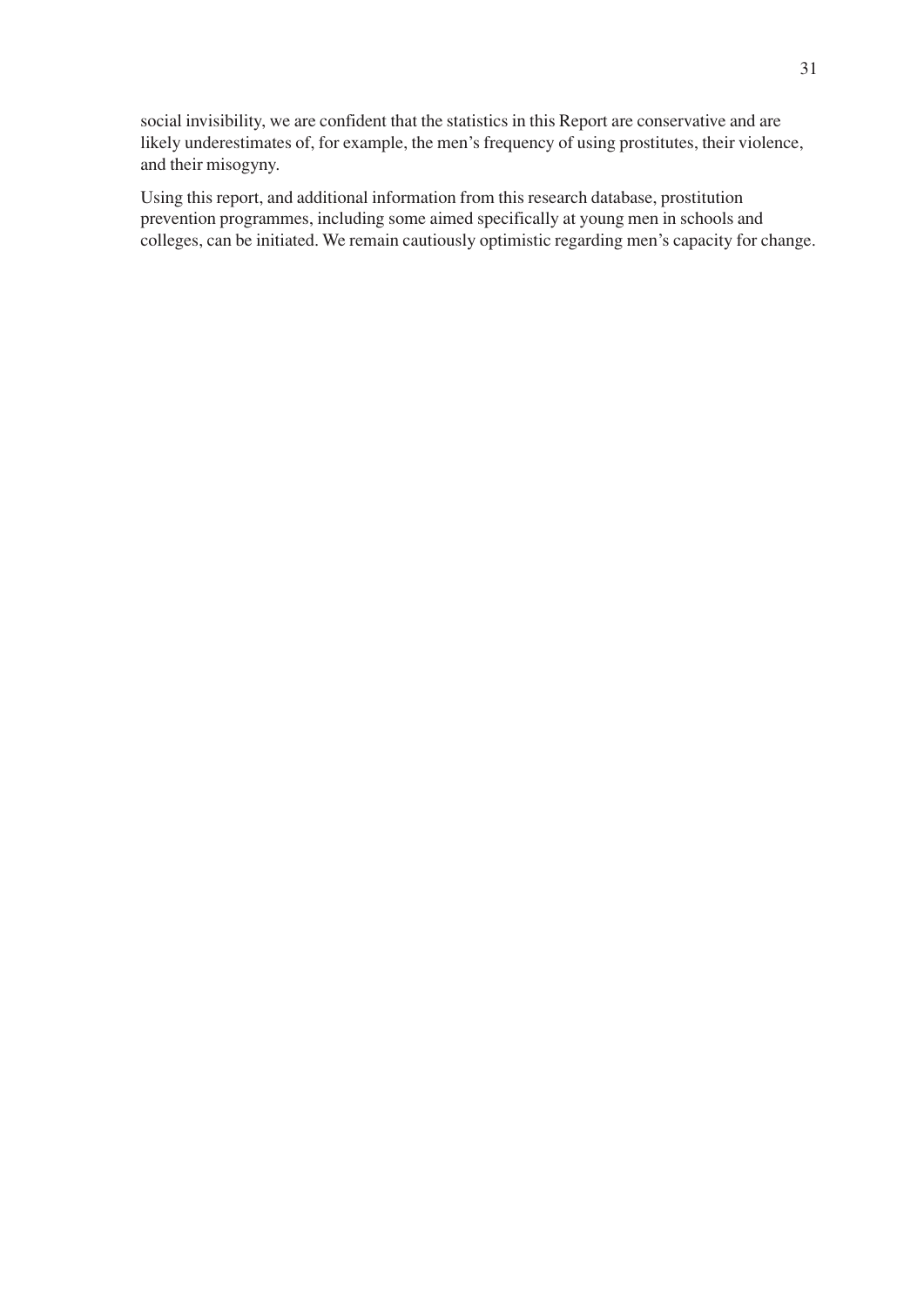# **Endnotes**

1. See Glasgow City Council prostitution policy at http://www.glasgow.gov.uk/en/YourCouncil/PolicyPlanning\_Strategy/Corporate/Equalities/Wo men/Prostitution.htm

See also Julie Bindel (2004) Streets Apart. *The Guardian* UK. May 15, 2004 discussing the differing approaches to prostitution in Glasgow and Edinburgh at Available at http://www.guardian.co.uk/theguardian/2004/may/15/weekend7.weekend4.

2. 52% of men interviewed in Glasgow had bought sex abroad and 63% of men interviewed in Edinburgh bought sex abroad.

3. The constructs of hostile masculinity and rape myth acceptance have some overlap.

4. Education about prostitution would also include discussion of sex inequality, men's demand as the driving force behind the economic success of sex businesses, men's demand as the root cause of the supply of women in prostitution, reasons for entry into prostitution, harm to families and communities, organised crime, and evidence for the negative effects of legalised or decriminalised prostitution including expansion of sex trafficking and prostitution of children.

5. FBI Uniform Crime Report (2004) Table 6 http://www.fbi.gov/ucr/cius\_04/ Official rates of rape are known to be far lower than the probable actual incidence of rape because so many women do not report rapes to the police.

6. See several articles about the harmful effects of legalised prostitution at http://www.prostitutionresearch.com/c-laws-about-prostitution.html. These include articles by Julie Bindel (2004) Streets Apart. *The Guardian* UK. May 15, 2004, Melissa Farley (2004) 'Bad for the Body, Bad for the Heart:' Prostitution Harms Women Even If Legalized or Decriminalized. *Violence Against Women* 10: 1087–1125, Janice Raymond 2004 Prostitution on Demand: Legalizing the Buyers as Sexual Consumers. *Violence Against Women* 10: 1156–1186.

# **References**

Anwar, A. (2007) Prostitution Ban Huge Success in Sweden, Spiegel online. Available at http://www.spiegel.de/international/europe/0,1518,516030,00.html

Bancroft, L. (2002) *Why Does He Do That?* New York: Putnam.

Bernstein, E. (2001) The Meaning of the Purchase: Desire, Demand and the Commerce of Sex. *Ethnography* 2:389–420.

Bindel, J. (2004) Street Apart. *The Guardian*. London. Available at http://www.guardian.co.uk/theguardian/2004/may/15/weekend7.weekend4

Blanchard, Keith (1994) Special Report:Young Johns. *Mademoiselle* May 1994.

Brewer, D.D., Potterat, J.J., Muth, S.Q., Roberts, J.M. (2006) A Large Specific Deterrent Effect of Arrest for Patronizing a Prostitute. *PLoS ONE* 1(1): e60.Doi:10.1371/journal/pone.0000060

Bullough, B., and Bullough, V. (1996) Female prostitution: Current research and changing interpretations. *Annual Review of Sex Research* 7: 158–180.

Busch, N.B., Bell, H., Hotaling, N., and Monto, M.A. (2002) Male Customers of Prostituted Women: Exploring Perceptions of Entitlement to power and Control and Implications for Violent Behavior toward Women. *Violence Against Women* 8(9): 1093–1112.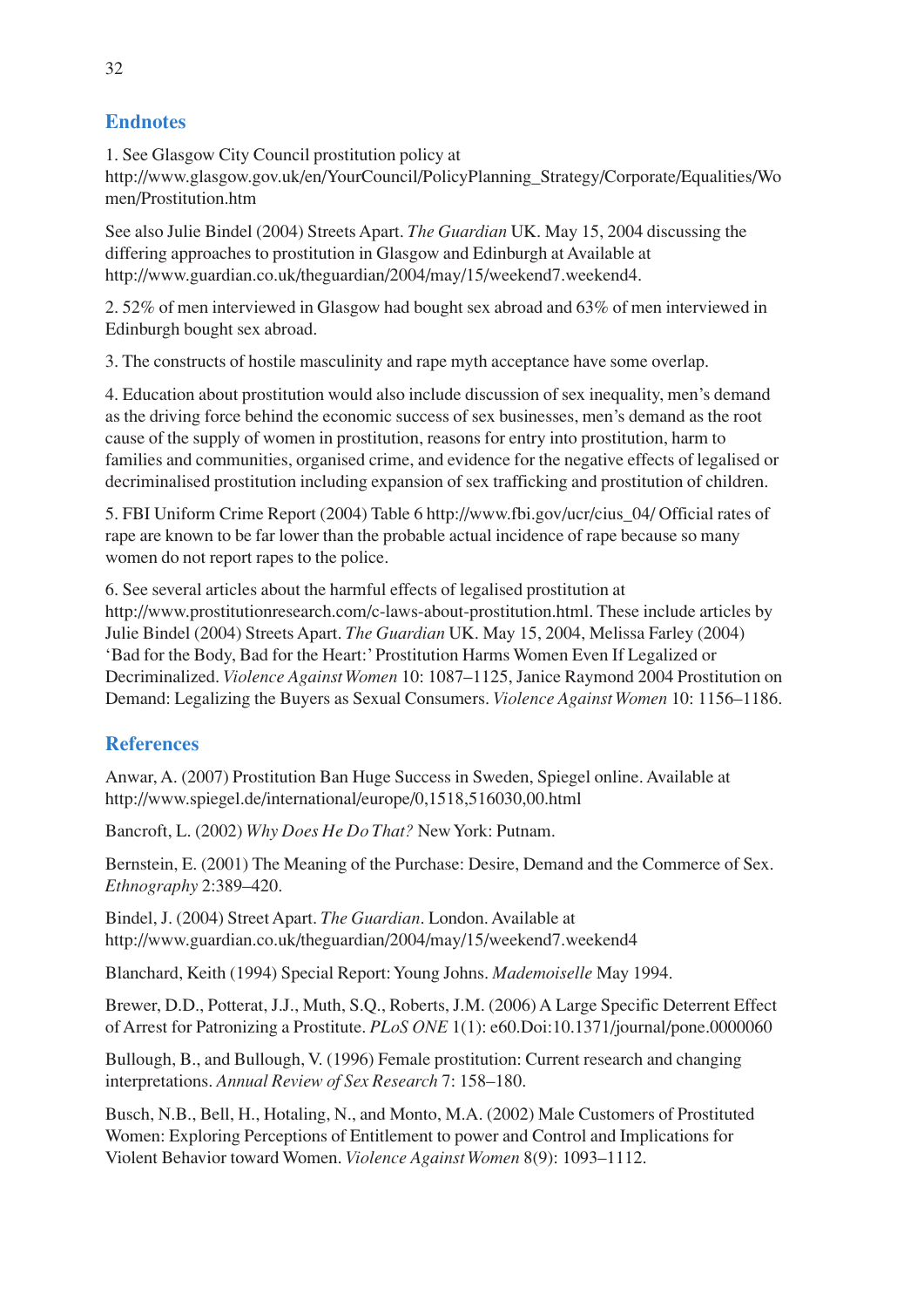Burt, M. R. (1980). Cultural myths and support for rape. *Journal of Personality and Social Psychology*: 38, 217–230.

Campbell, J.C., Webster, D., Koziol-McLain, J., Block, C., Campbell, D., Curry, M.A., et al (2003) Risk factors for femicide in abusive relationships: Results from a multisite case control study. *American Journal of Public Health* 93(7): 1089–1097.

Carael, M., Slaymaker, E., Lyerla, R., et al (2006) Clients of sex workers in different regions of the world: hard to count. *Sexually Transmitted Infection* Vol 82 26–33

Cotton, A., Farley, M., and Schmidt, M. (2001) "Prostitution Myth Acceptance, Sexual Violence, and Pornography Use". Presentation at Annual Meeting of the American Psychological Association, San Francisco California, U.S.A. August 27, 2001.

Cotton, A., Farley, M., Baron, R. (2002) Attitudes toward prostitution and acceptance of rape myths. *Journal of Applied Social Psychology* 32: 1–8.

Ekberg, G. (2004) The Swedish Law that Prohibits the Purchase of Sexual Services. Best practices for prevention of prostitution and trafficking inhuman beings. *Violence Against Women*, Vol 10, No 10, 1187–1218, October 2004.

Farley, M. (2007) Renting an Organ for 10 minutes;" What Tricks Tell us about Prostitution, Pornography, and Trafficking. *Pornography: Driving the Demand for International Sex Trafficking*. Los Angeles: Captive Daughters Media.

Farley, M., Cotton, A., Lynne, J., Zumbeck, S., Spiwak, F., Reyes, M.E., Alvarez , D., Sezgin, U. (2003) Prostitution and Trafficking in 9 Countries: Update on Violence and Posttraumatic Stress Disorder. In Farley, M. (ed) (2003) *Prostitution, Trafficking, and Traumatic Stress*. Binghamton: Haworth. Pages 33–74

Farley, M., Becker, T., Cotton, A., Sawyer, S, Fitzgerald, L. Jensen, R. (1998) Attitudes toward prostitution scale: College students' responses compared to responses of arrested johns. Poster session presented at the annual meeting of the International Society of Traumatic Stress Studies, Washington, D.C., U.S.A.

Field, H. S. (1978). Attitudes toward rape: A comparative analysis of police, rapists, crisis counselors, and citizens. *Journal of Personality and Social Psychology*: 36, 156–179.

Groom, T M and R Nandwani, (2006) Characteristics of men who pay for sex: a UK sexual health clinic survey. *Sexually Transmitted Infections* 82: 364–367.

Hite, S. (1981) *The Hite Report on Male Sexuality*. New York: Alfred A. Knopf.

Huff, J.K. (1997) The Sexual Harassment of Researchers by Research Subjects: Lessons from the Field in M. D. Schwartz (editor) *Researching Sexual Violence Against Women: Methodological and Personal Perspectives*. London: Sage

Johnson, A.M., Wadsworth, J., Wellings, K., and Field, J. (1994) *Sexual Attitudes and Lifestyles*. Boston: Blackwell Scientific Publications.

Katz, J. (2006) *The Macho Paradox: Why Some Men Hurt Women and How All Men Can Help*. Naperville: Sourcebooks.

Koss, M. and Oros, C.J. (1982) Sexual Experiences Survey: A research instrument investigating sexual aggression and victimization. *Journal of Consulting and Clinical Psychology* 50: 455–457.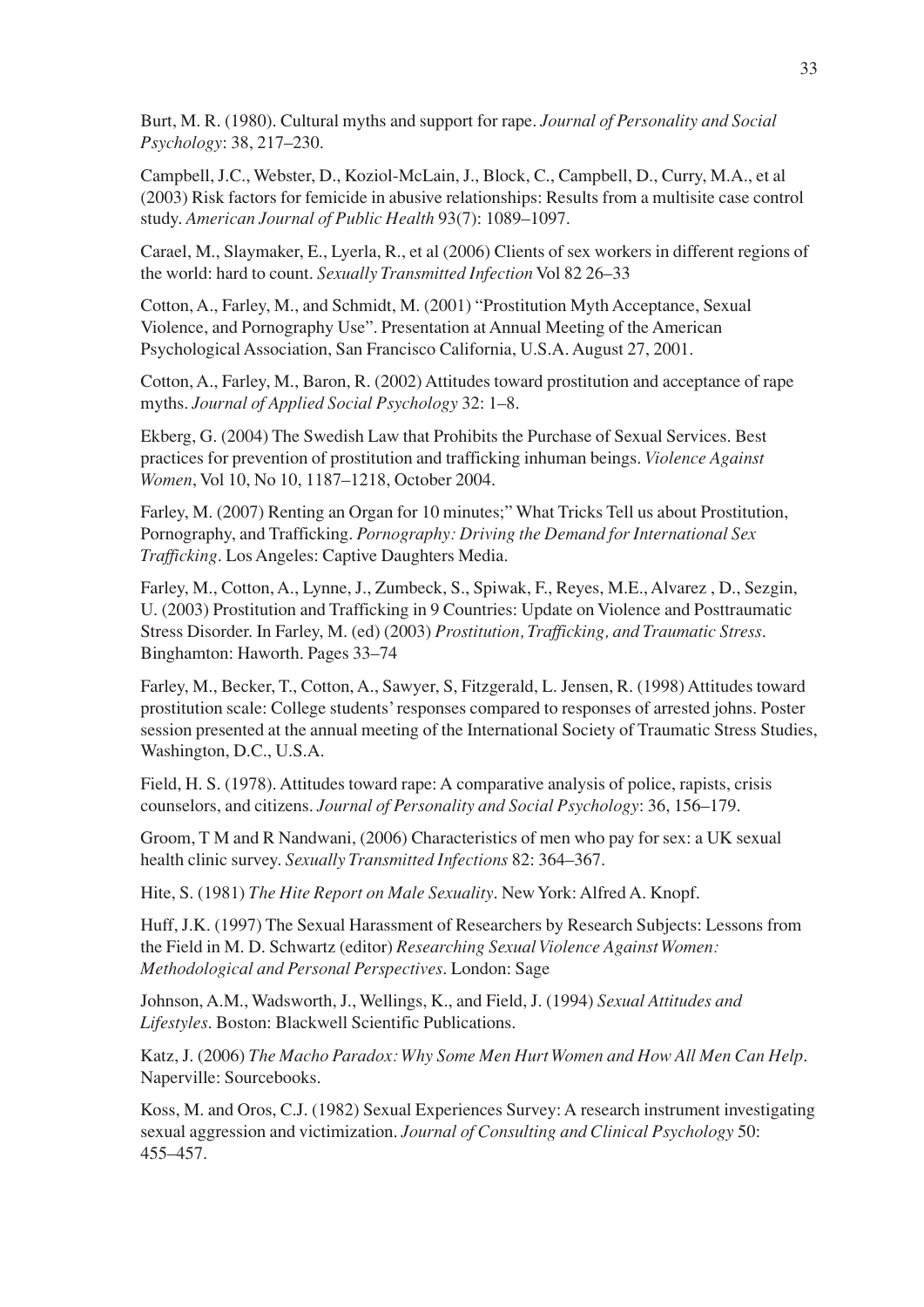Lee, D.S., Guy, L, Perry, B., Sniffen, CK., Mixson, S.A. (2007) Sexual Violence Prevention. *The Prevention Researcher*. Vol 14 (2) April 2007. Available at www.TPRonline.org

Levant, R. and Brooks, G. (1997) *Men and Sex: New Psychological Perspectives*. New York: Wiley.

Limoncelli, S. A. (2006) International Voluntary Associations, Local Social Movements and State Paths to the Abolition of Regulated Prostitution in Europe, 1875–1950. *International Sociology* 21(1): 31–59.

Lonsway, K. A., & Fitzgerald, L. F. (1994). Rape myths: In review. *Psychology of Women Quarterly*: 18, 133–164.

Malamuth, N. M., Sockloskie, R. J., Koss, M. P., & Tanaka, J. S. (1991). Characteristics of aggressors against women: Testing a model using a national sample of college students. *Journal of Consulting and Clinical Psychology*: 59, 670–681.

Malarek, V. (2003) *The Natashas: Inside the New Global Sex Trade*. New York: Arcade.

Mansson, S.A. (2004) Men's Practices in Prostitution and Their Implications for Social Work in S.A. Mansson and C. Proveyer (editors) *Social Work in Cuba and Sweden: Achievements and Prospects*.

Mansson, S.A. (2006) Men's Practices in Prostitution: The Case of Sweden. In Bob Pease and Keith Pringle (eds.) *A Man's World? Changing Men's Practices in a Globalized World*. London: Zed Books.

Mattley, C (1997) Field Research with phone Sex Workers: Managing the Researcher's Emotions in M. D. Schwartz (editor) *Researching Sexual Violence Against Women: Methodological and Personal Perspectives*. London: Sage.

McKeganey, N. (1994) Why do men buy sex and what are their assessments of the HIV-related risks when they do? *AIDS Care* Vol 6 (5): 289–301.

McKeganey, N. (2006) Street prostitution in Scotland: The views of working women. *Drugs: education, prevention and policy* 13 (2): 151–166.

Miller, J. (1997) Researching Violence against Street Prostitutes: Issues of Epistemology, Methodology, and Ethics in M. D. Schwartz (editor) *Researching Sexual Violence Against Women: Methodological and Personal Perspectives*. London: Sage.

Moe, A.M. (2007) Silenced Voices and Structured Survival: Battered Women's Help Seeking. *Violence Against Women* 13(7): 676–699.

Monto, M. (2000) Why men seek out prostitutes. In R. Weitzer (ed.) *Sex for Sale: prostitution, pornography, and the sex industry*. New York: Routledge. Page 67–83.

Monto, M. A. and McRee, N. (2005) A Comparison of the Male Customers of Female Street Prostitutes With National Samples of Men. *International Journal of Offender Therapy and Comparative Criminology* 49: 505–529.

Mullaney, J.L. (2007) Telling it Like a Man: Masculinities and Battering Men's Accounts of Their Violence *Men and Masculinities* 10:222–247.

Plumridge, E.W., Chetwynd, S.J., Reed, A. (1997a) Control and condoms in commercial sex: client perspectives. *Sociology of Health & Illness* 19 (2): 228–243.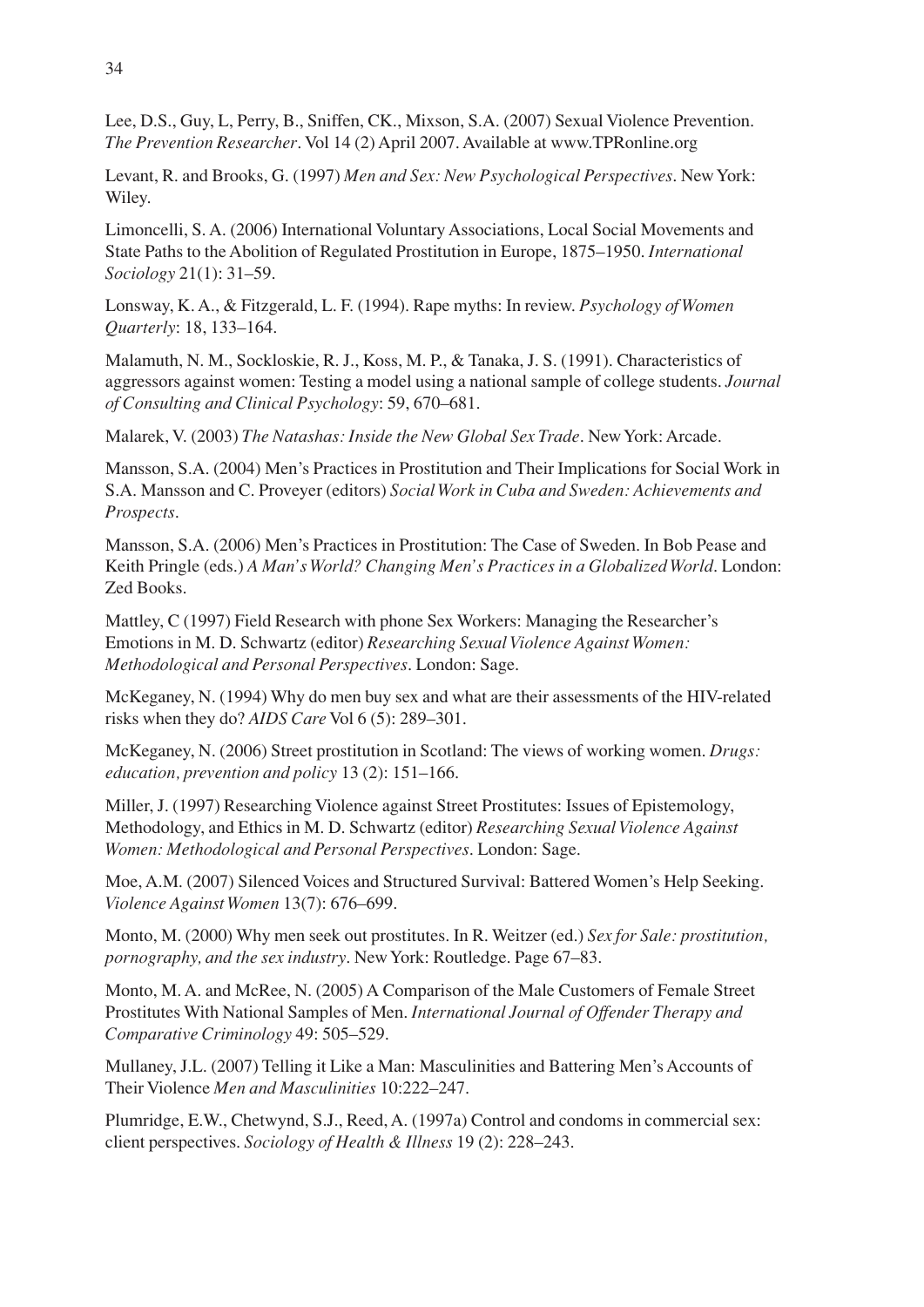Plumridge, E.W., Chetwynd, S.J., Reed, A, & Gifford, S.J. (1997b) Discourses of Emotionality in Commercial Sex: The Missing Client Voice. *Feminism & Psychology* 7 (2): 165–181.

Routes Out of Prostitution Intervention Team (2004) Service Users Profile City where published? How can readers obtain this if it is not widely distributed – this is important to include – maybe even a street or email address to order it form

Schmidt, M., Cotton, A & Farley, M. (2000) Attitudes toward prostitution and self-reported sexual violence. Presentation at the 16th Annual Meeting of the International Society for Traumatic Stress Studies, San Antonio, Texas, November 18, 2000.

Scottish Executive (2006) *Adult Entertainment Working Group: Report and Recommendations* Vol 1: 5 – Edinburgh.

Simpson, M. and Schill, T. (1977) Patrons of Massage Parlors: Some Facts and Figures. *Archives of Sexual Behavior* 6(6): 521–525.

Smith, K. (2000) First Blast of the Strumpet. *New Statesman* Scotland Online Publication. Available at http://www.newstatesman.com/200003060029.

Spurrell, C. (2006) Who Pays for Sex? You'd Be Surprised. *Times Online* November 7, 2006. Available at www.timesonline.co.uk/tol/life\_and\_style/men/article627388.ece

Stanko, E.lA. (1997) "I Second That Emotion" Reflections on Feminism, Emotionality, and Research on Sexual Violence in M. D. Schwartz (editor) *Researching Sexual Violence Against Women: Methodological and Personal Perspectives*. London: Sage.

Stubbs, J. (2007) Beyond apology? Domestic violence and critical questions for restorative justice. *Criminology and Criminal Justice* 7(2): 169–187.

Tea, M. and McCubbin, L. (2004) *Rent Girl*. San Francisco: Last Gasp Press.

Ward, H. and Aral, S. (2006) Globalisation, the sex industry, and health. *Sexually Transmitted Infection* 82: 345–347.

Ward, H, Mercer, C., Wellings, K., et al. (2005) Who pays for sex? An analysis of the increasing prevalence of female commercial sex contacts among men in Britain. *Sexually Transmitted Infection* 81: 467–71.

Wilson, D., Manual, A, and Lavelle, S (1992) Personality characteristics of Zimbabwean men who visit prostitutes: implications for AIDS prevention programmes. *Personality and Individual Difference* 13(3): 275–279.

Xantidis, L, McCabe, M.P. (2000) Personality Characteristics of Male Clients of Female Commercial Sex Workers in Australia. *Archives of Sexual Behavior*. V 29 (2) 165–176.